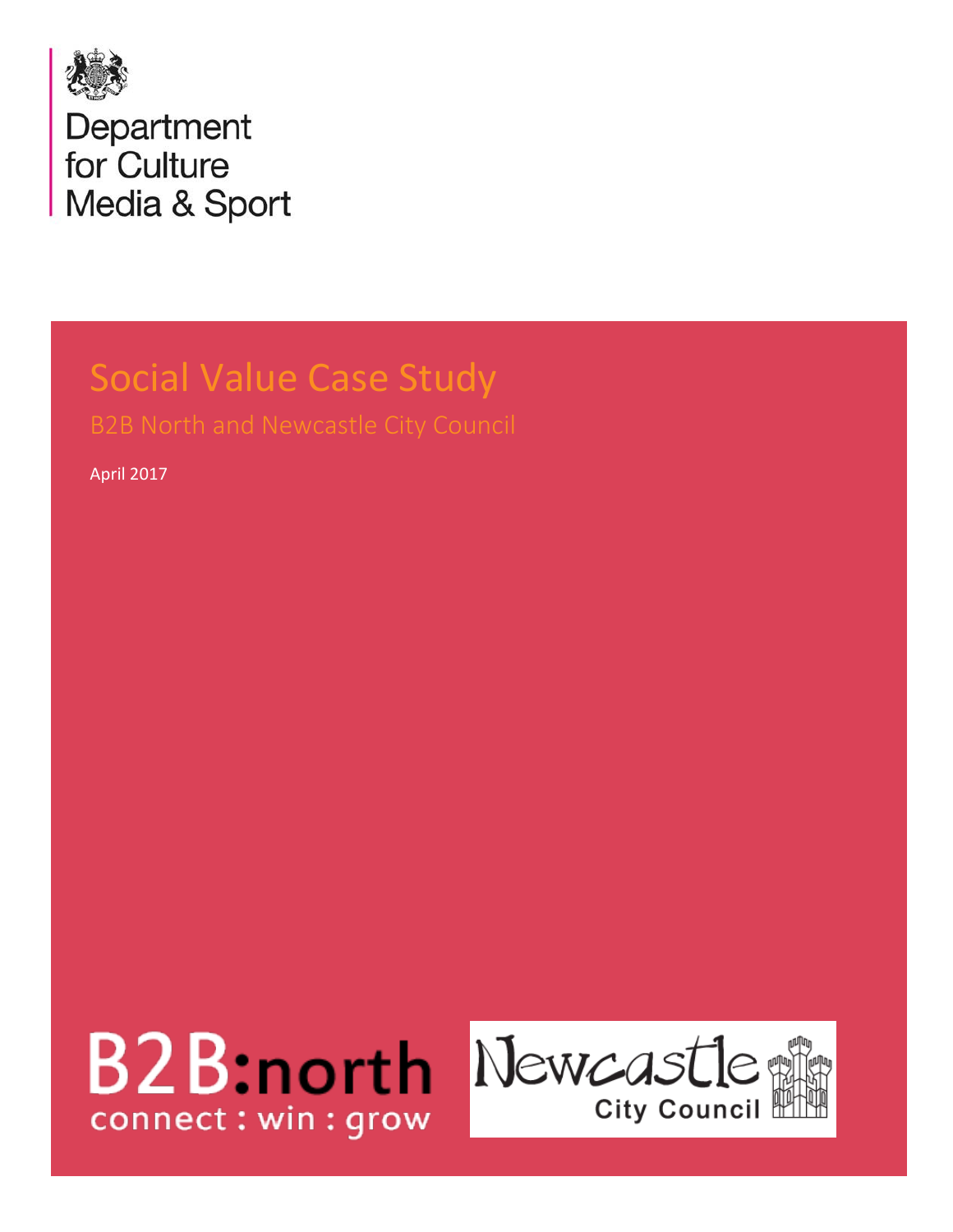We can also provide documents to meet the specific requirements for people with disabilities. Pleaseemai[lenquiries@culture.gsi.gov.uk](mailto:enquiries@culture.gsi.gov.uk)

> Department for Culture, Media & Sport Printed in the UK on recycled paper ©Crown copyright 2017

You may re-use this information (excluding logos) free of charge in any format or medium, under the terms of the Open Government Licence. To view this licence, visit <http://www.nationalarchives.gov.uk/doc/> open-government-licence/ or e-mail: [psi@nationalarchives.gsi.gov.uk.](mailto:psi@nationalarchives.gsi.gov.uk)

Where we have identified any third party copyright information you will need to obtain permission from the copyright holders concerned.

> Any enquiries regarding this document should be sent to us at [enquiries@culture.gsi.gov.uk](mailto:enquiries@culture.gsi.gov.uk)

This document is also available from our website a[t www.gov.uk/dcms](http://www.gov.uk/dcms)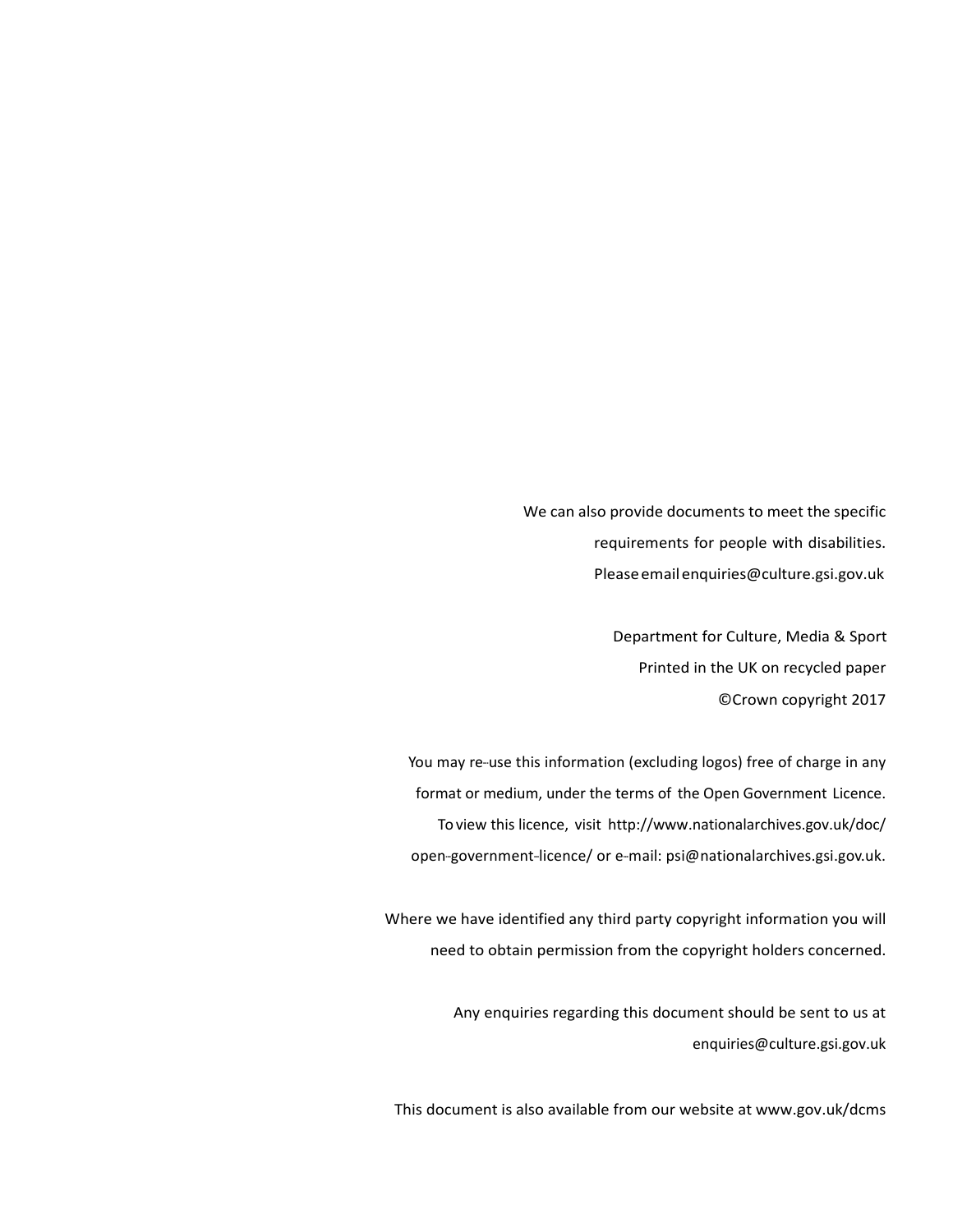## **WHAT ARE THE HEADLINES?**

To embrace the Social Value Act fully, Newcastle City Council is not just developing specific 'social value' questions within tenders, but is embedding social value at *every* stage of commissioning. They will do so by:

- 1. Carrying out full market and community engagement at the outset.
- 2. Ensuring social value is fundamental to the design, effectiveness and output of the service.
- 3. Ensuring social value is embedded within 'Quality' and other procurement questions.
- 4. Including specific social value questions within the tender.
- 5. Aiming for social value to impact the long-term 'legacy' of provision and contract management.

This approach has been developed and tested across both social provision and commercial outsourcing contracts to become a 'model' process for the commissioning of significant citywide contracts.

This publication contains two case studies, each focused on embedding social value within a local service. The first case study looks at redesigning Family Support Services, while the second looks at Winter Maintenance of roads.

Newcastle City Council used a **Social Value Commitment** and a **Social Value Framework** to assist them in embedding social value. These tools can be found in the Appendices at the back of this document.

## **WHAT IS THE CONTEXT?**

#### **What social value means to Newcastle City Council**

"Social value is, simply, value that accrues in our local communities. It is what city residents say is valuable to them, for example; sustainable employment, a decent place to live, and equal access to a range of quality services in the local area."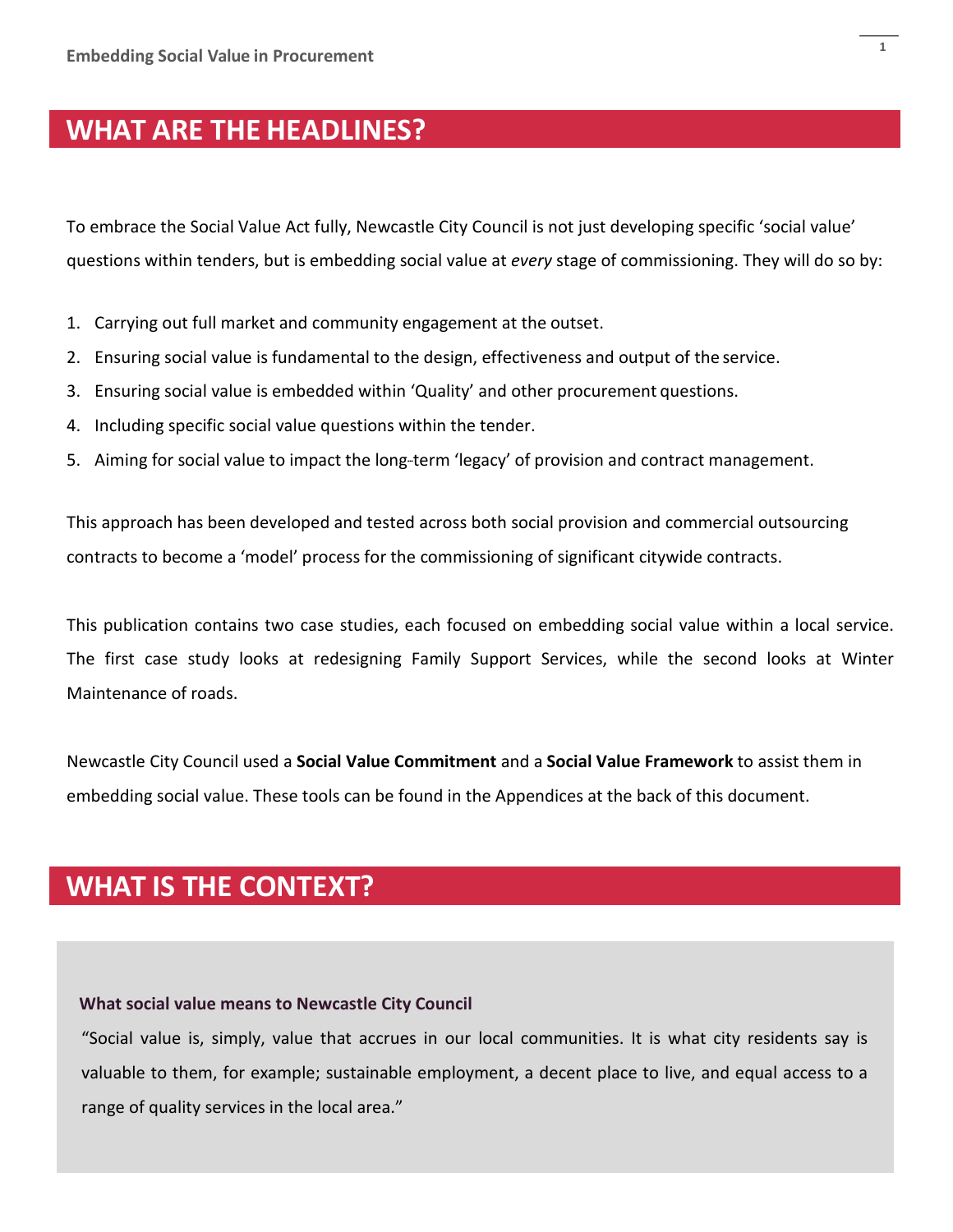### **Developing a partnership**

The Social Value Act provides local authorities with an opportunity to fundamentally reassess and change how they approach commissioning and delivery of key services. Response to the Act could take any number of paths. You could see the Act as yet another requirement of the already complicated procurement process, as a way to reformulate existing sustainability approaches, or as an opportunity to maximise local value from local spend.

Newcastle City Council used the Social Value Act as an opportunity to leverage social value impact from the very start of the commissioning design process; this approach was led by the Assistant Director of Inclusion, Commissioning and Procurement, in partnership with senior commissioners and technical specialists.

The team had a shared purpose from the outset, driven by engagement and collaboration from key city stakeholders including:

- North East Chamber of Commerce
- Federation of Small Businesses
- Price Waterhouse Cooper
- Various voluntary and social enterprise groups
- Newcastle Councils for Voluntary Service (NCVS)
- North East Social Enterprise Partnership(NESEP)
- Representative businesses involved in social value and procurement support
- Commissioners and economic development from specialists from within the Council

This 'Social Value Partnership Group' met regularly throughout 2014 to co-develop and codify the city's Social Value Commitment. The Commitment was adopted and passed by the full Council in February 2015. Following wider consultation through stakeholder groups and open online feedback, a framework to transpose the Commitment principles into practice was developed.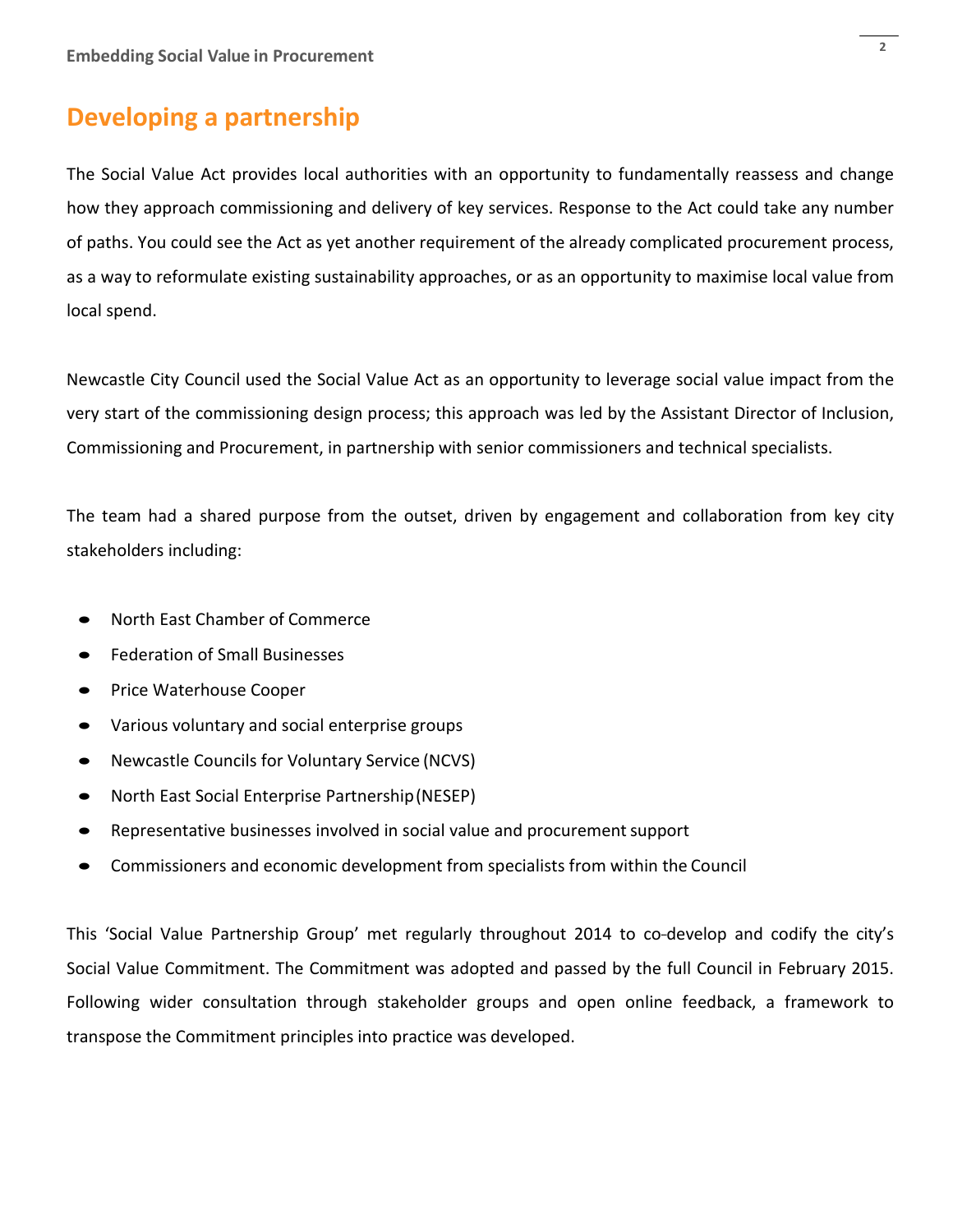## **HOW WAS SOCIAL VALUE GENERATED?**

### **A genuine Social Value Commitment**

The Social Value Commitment is a set of guiding principles from which more detailed processes can be developed. It aims to produce a set of active, guiding objectives to ensure that social value concerns are fully embedded across the culture, operations and activity of the Council. In the words of the Council, *"Social*  value is not an 'add-on' to core business; we will design and embed social value into the goods, works or *services we procure in the first place."* In essence, the principles are:

- 1. *Think, Buy, Support Newcastle*. To value local spend and recognise that social value is a part of the Council's core business.
- 2. *Community focused*. Not to assume that the Council already knows what people in the City want. Instead, to ensure that mechanisms are in place for local people and partners to feedback on a regular basis and to use this feedback to shape practice.
- 3. *Ethical leadership.* To work with businesses that employ high ethical standards within their practice, and those who want to work to improve their ethical approach.
- 4. *Green and sustainable*. To work with partners and providers to promote green, sustainablepractice.
- 5. *Enabling change*. To ensure that people understand the Council's high-level principles, what social value might look like in the context of these principles, and what they might do to create social value.

The Council use the principles of the Social Value Commitment as a touchstone for decision-making and endeavour to apply them to all commissioning and procurement processes. Doing so will ensure each commission can be evaluated and implemented in a tailored way, without pre-prescribing.

#### **Newcastle City Council's pledge**

"In making a Social Value Commitment, we want to help create social value and to recognise its worth."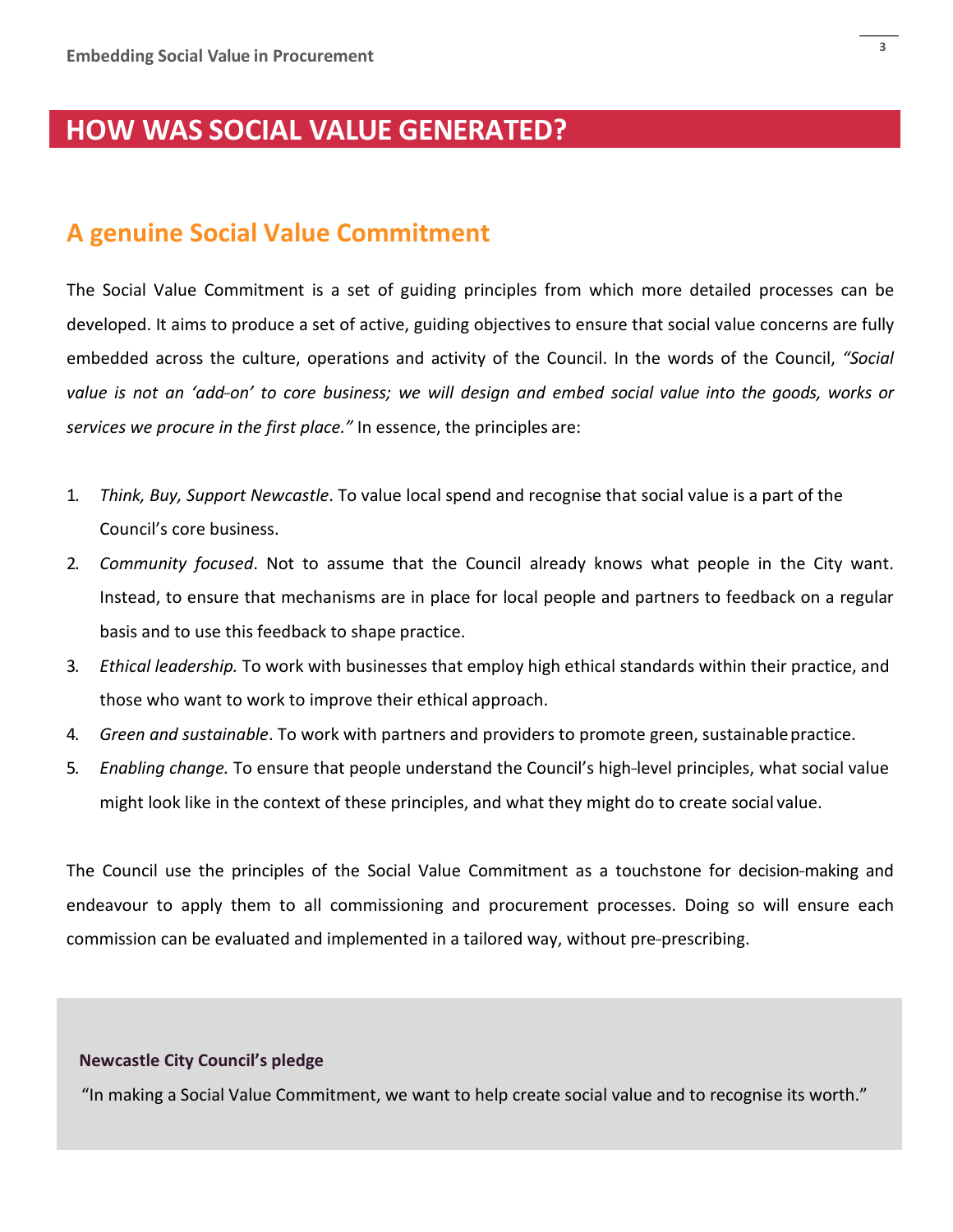### **Principles into practice**

The principles within the Social Value Commitment formed the basis of the Council's procedures to ensure that social value is considered at every level of the commissioning and procurement process.

*Core processes.* Core procedures ensure that all goods, services and works, regardless of value or duration, undergo due social value consideration in a proportionate way. Officers are led through their assessment by flowcharts, guidance from specialist officers, prompts and 'traffic-light' gateways to ensure compliance. Managers oversee practice to ensure it is aligned to the Commitment.

*Strategic commissioning.* Harnessing social value is carefully balanced against the cost and potential benefits of the contract; social value is timely and proportionate to the contract.

To enhance the approach for high-value / long-duration contracts (where the benefits are likely to be most significant), Newcastle challenged itself to develop a consistent Framework for stakeholder engagement. This Framework aims to be used across different markets to enable stakeholders to shape service design and methodology from its earliest stages.

In developing its Framework, Newcastle City Council sought to answer key questions drawn from the implementation of their Social Value Commitment. Such questions included:

- What impact and gains can be made when services are being re-modelled / re-assessed through budget constraints, or are being taken out to market for the first time?
- What does the Social Value Commitment actually mean in practice?
- How can we use the Social Value Commitment to produce a new commissioning model?
- Will the same approach work for social provision and for commercial service contracts?
- How will social value considerations impact on existing processes?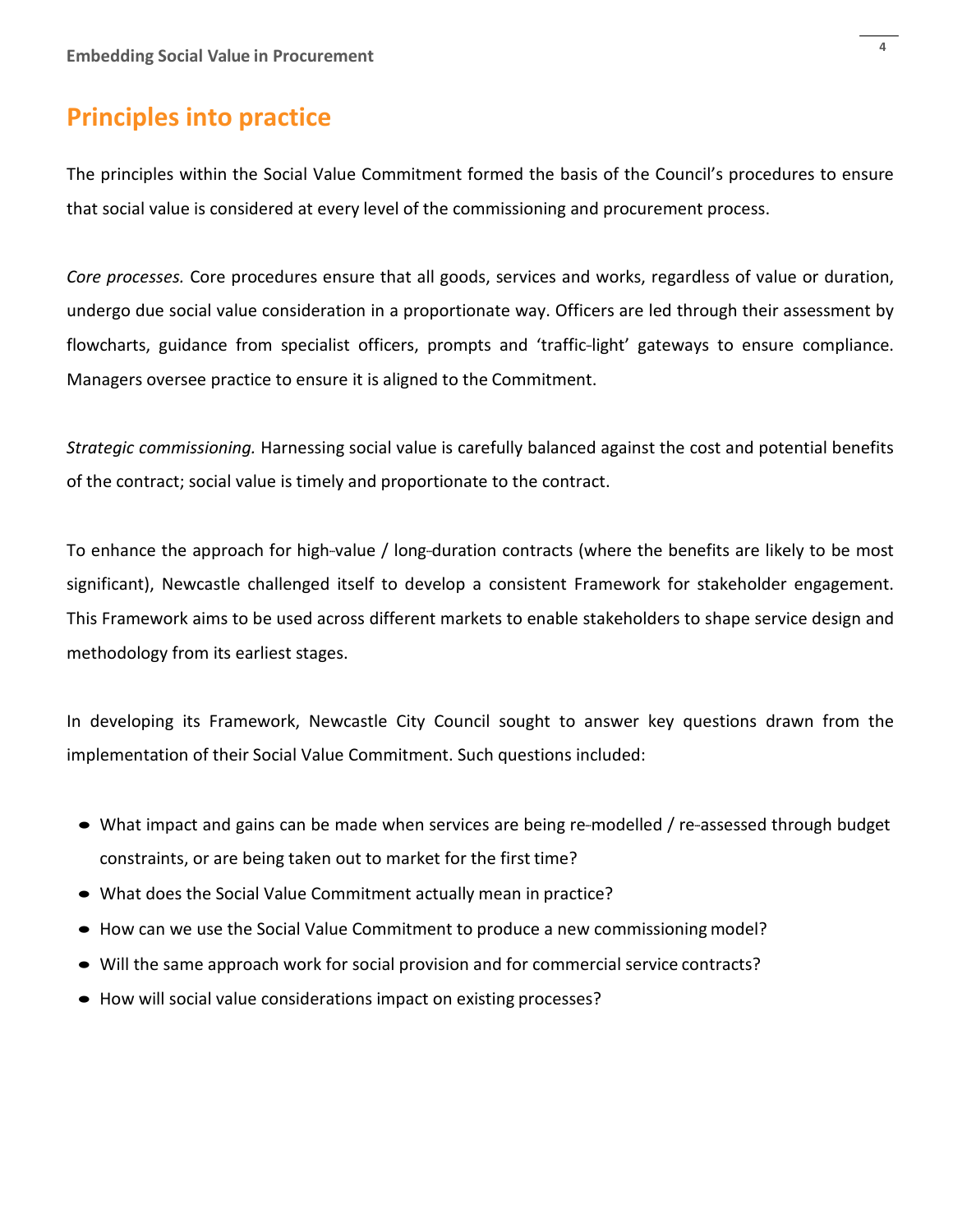## **Embedding social value**

Newcastle City Council aimed to embed social value by carrying out the following tasks:

- *1. Service design.*
	- a. Stakeholder engagement.
	- b. Market engagement.
- *2. Specification and development of contract requirements.*
	- a. Defining performance measures.
- *3. Development of evaluation criteria and scoring.*
	- a. Evaluating of specific contract/specification requirements.
	- b. 'Free' social value additions, representing added value that bidders offer.
- *4. Contract management.*
	- a. Managing performance against defined social value measures.
	- b. Aggregating social value impact across the commissioned activity.

Once the Framework was fully implemented, it was used as a tool to ensure social value is embedded throughout the Council's end-to-end process of:

- Market and stakeholder consultation.
- Co-design of new commissioning and procurement models.
- Further embedding of social value throughout the tender and procurement process.
- Tender evaluation.
- Driving and monitoring delivery of social value from contract delivery.

### **Testing and next steps**

Two disparate commissioning projects were identified as examples through which to test this new end-toend strategic process – Family Support Services and Winter Maintenance. The following two case studies focus on embedding social value within the initial design stage of the commissioning process.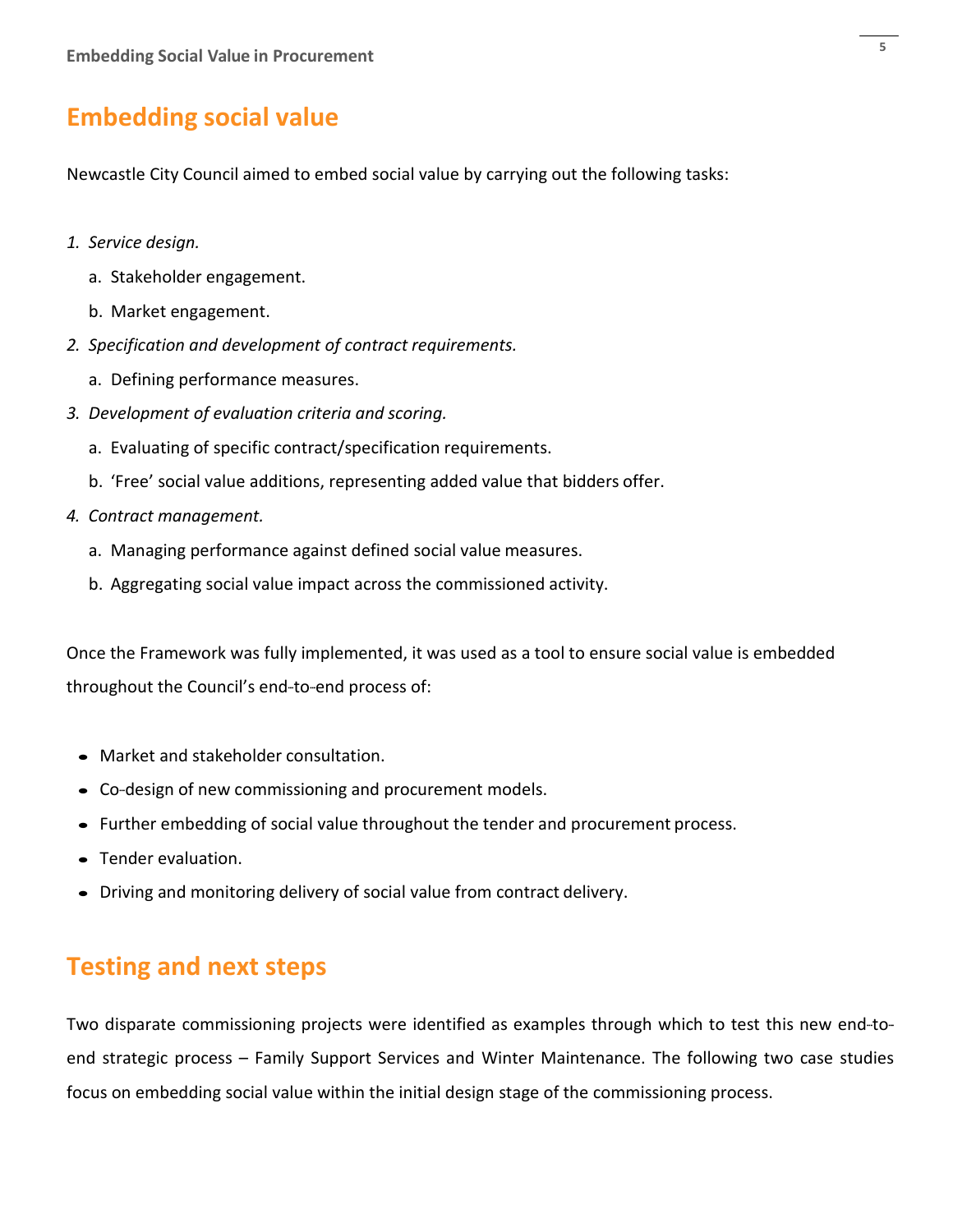## **CASE STUDY 1: FAMILY SUPPORT SERVICES**

**Commissioning opportunity:** Family Support Services **Financial value:** c. £5 million **Contract duration:** 4 years (2 years + 2 x 12 months options to extend)

Family Support Services across Newcastle were delivered as a citywide model of fully integrated wholefamily support, made up of a Community Family Hub, Citywide Family Support, and Youth Support. The Council were looking to add a range of services that will also be delivered in partnership, such as early help, Sure Start for children under 5, and intensive whole family working.

The delivery model was complex, incorporating a wide range of groups and providers, volunteers, and a 'mixed economy' including core Council teams. Family Support services sat alongside other specialist services, with community support organised across the West, Central and East. Targeted within these areas were postcode-based 'Super Output Areas', identified by indices of multiple deprivation. Indicative outcomes and objectives included:

- Engagement of target groups with services and programmes.
- Improved wellbeing and reduced inequality of children under 5.
- Increasing school attendance.
- Reducing youth crime and anti-social behaviour.
- Supporting adults on the pathway back towork.
- Responding to community needs at a local level.
- Involving communities in developing responses.
- Making the role of organisations clearer.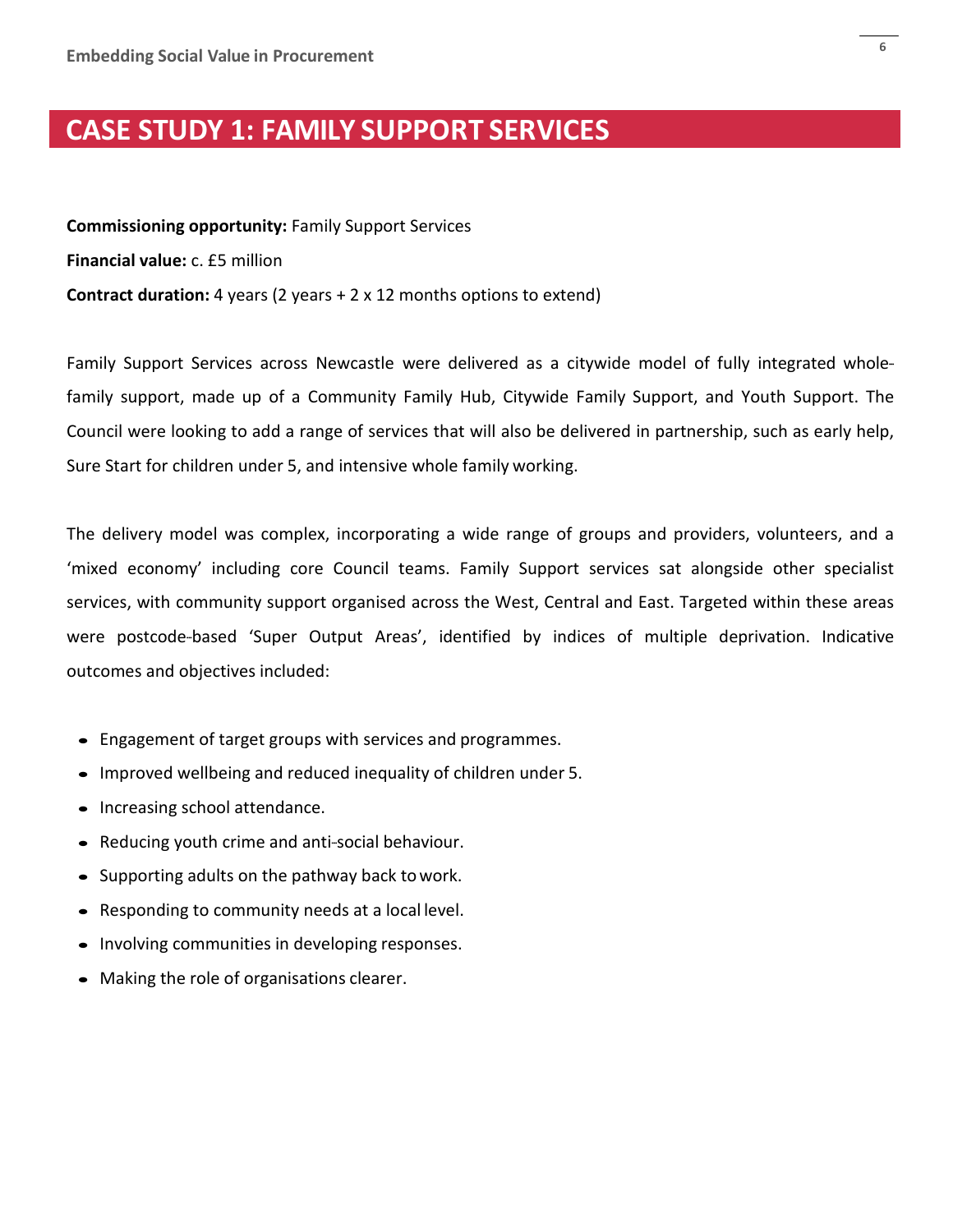## **Engagement and shaping the provision**

At every step, the integrated Commissioning and Procurement team led the service development. Some of the key stages of the service development included:

- 1. May and June 2015: 2 provider consultation events to inform shape the future operatingmodel
- 2. 15 July 2015: Tender Ready Session (half day bid writing workshop)
- 3. 30 November 2015: Social Value Workshop
- 4. 17 December 2015: Proposed Contract Opportunities Document published
- 5. 11 January 2016: Provider Workshop
- 6. 1 February 2016: Provider Networking Event (Process Review and feedback)
- 7. 15 February 2016: Tender Ready Session (half day bid writing workshop)
- 8. 1 March 2016: Pre Tender Briefing (Procurement Briefing outlining tendering process)

Almost 50 prospective providers and community stakeholders took part in the events. The events were open, consultative and supported by published presentations and feedback. A full follow-up of the issues raised was incorporated into the developing model, and discussed and reviewed at subsequentforums.

### **The Social Value Workshop**

This commissioning exercise was the first opportunity to fully embed the framework outlined in Appendix B. From this, the first Social Value Workshop was held; the Workshop aimed to centralise stakeholder views so that outcomes could be reviewed, assessed, and integrated into the final development of a published commissioning model. As the first Workshop of its type, it sought to test the key elements of the consultative approach. If successful, it aimed to provide a template for future engagement events as an integral part of commissioning.

The Workshop was advertised to the public and prospective providers, and was attended by almost 50 delegates from across stakeholder groups.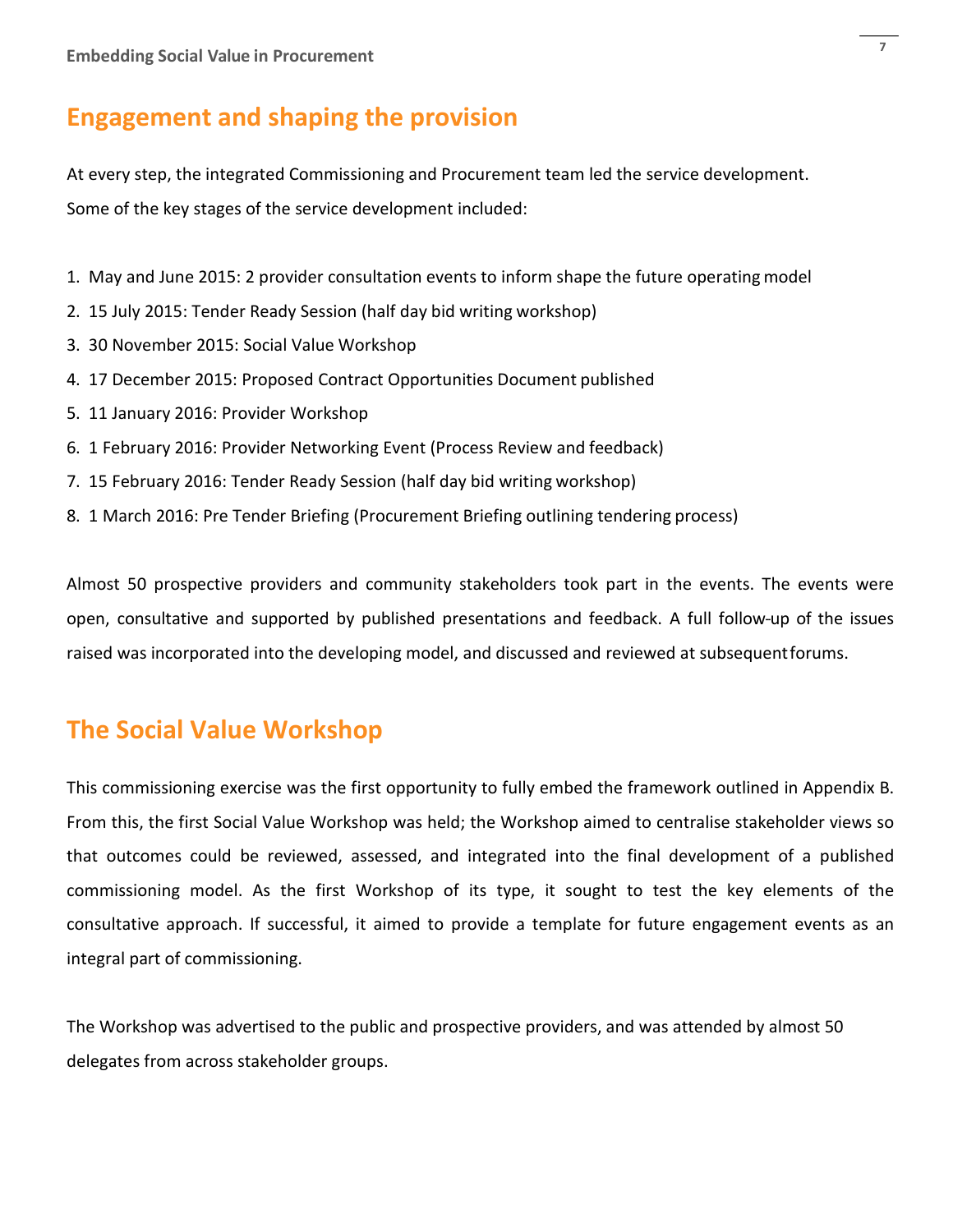The agenda and content was carefully prepared following the Framework, with tables arranged into balanced, mixed groups to facilitate a varied discussion. Supporting presentations and discussion materials were designed to capture the discussion. A fully briefed 'facilitator' was allocated to each table to enable the process. The Workshop generated a rich discussion and a range of Social Value perspectives, which have been outlined in the table below.

## **Feedback from the Workshop**

Despite the large ambition and scope of the event, it was very well received and understood; discussion and feedback was lively, inclusive and insightful. Given the level of involvement and the social nature of the contract, it was felt that roundtable discussions could have been scheduled for longer.

Facilitation proved to be extremely important to ensure that discussions remained focused on the framework objectives, that all groups and perspectives were heard, and that the event was not monopolised by individual perspectives. Sharing each table's contribution across the whole group at the end of the session shared understanding and enabled a shared outcome from the event. The importance and value of building community-focused services from the ground up became one of the key themes.

## **Action plan generated by the Workshop**

| <b>EVENT THEMES</b>                                                                               | <b>COUNCIL RESPONSE</b>                                                                  | <b>HOW IT FITS IN THE PROCESS</b>                                         |  |
|---------------------------------------------------------------------------------------------------|------------------------------------------------------------------------------------------|---------------------------------------------------------------------------|--|
| <b>Think, Buy, Support Newcastle</b>                                                              |                                                                                          |                                                                           |  |
| Local beneficiaries need to have<br>an impact on decision-making.                                 | Fully engage local people in<br>service design, and throughout<br>the contract.          | • Specification<br>• Evaluation questions<br>• Key performance indicators |  |
| Local<br>organisations<br>have<br>established local networks and<br>are trusted by the community. | providers<br>Ensure<br>have<br>opportunity to show established<br>networks in their bid. | • Evaluation questions                                                    |  |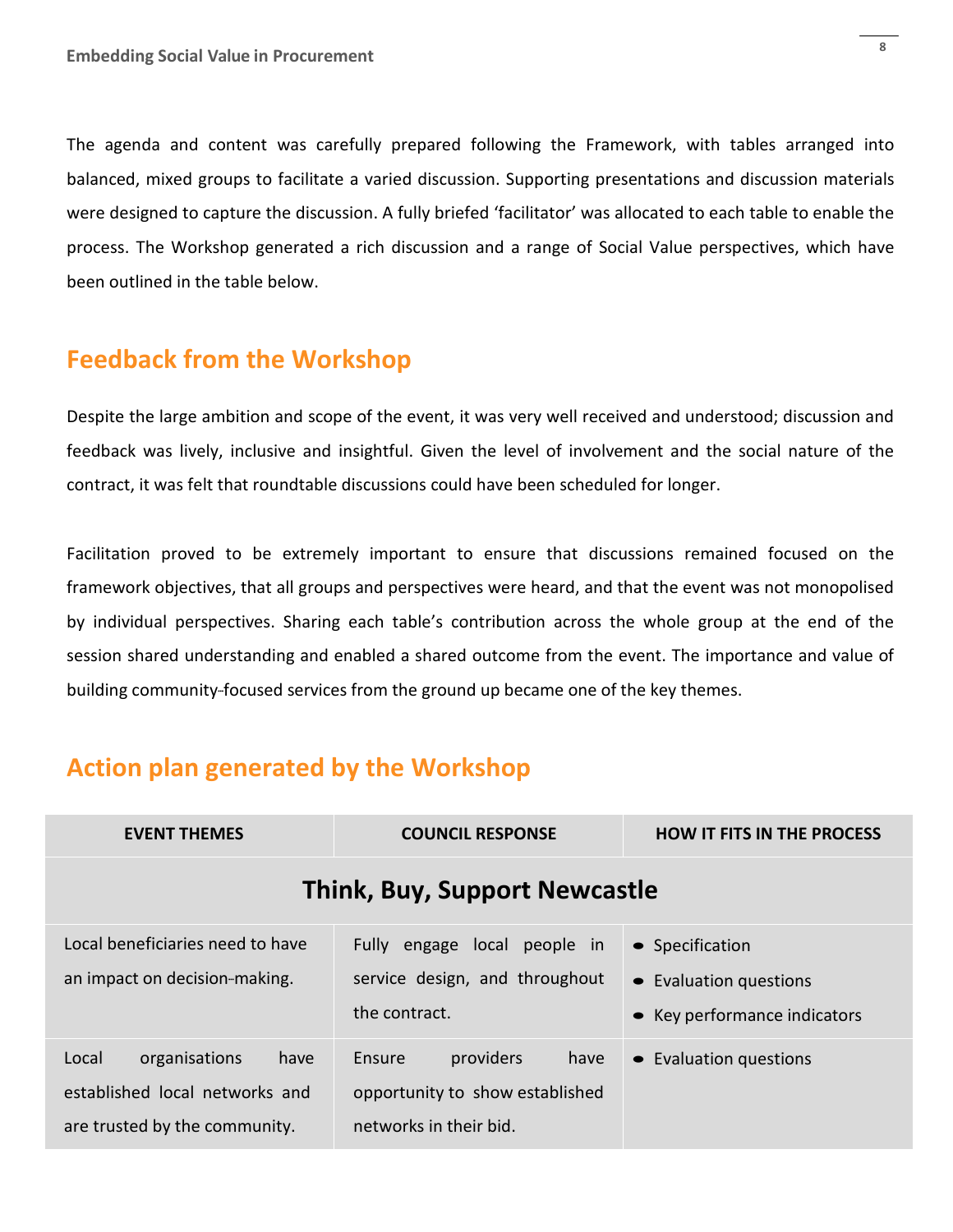delivery.

| <b>EVENT THEMES</b>                                                                                                                    | <b>COUNCIL RESPONSE</b>                                                                                                                                                                             | <b>HOW IT FITS IN THE PROCESS</b>                                               |
|----------------------------------------------------------------------------------------------------------------------------------------|-----------------------------------------------------------------------------------------------------------------------------------------------------------------------------------------------------|---------------------------------------------------------------------------------|
| <b>Working</b><br>partnership<br>in<br>is<br>for<br>stability<br>important<br>and<br>growth of the local marketplace.                  | Organisations that bid for larger<br>lots to show how their delivery<br>model will maximise partnership<br>working with other providers.                                                            | • Specification<br>Evaluation questions<br>$\bullet$                            |
| Consortia<br>discussions<br>need<br>realistic timeframes.                                                                              | Hold consortia working session.<br>Allow time between publishing<br>of contract opportunities and<br>bidding, so partners can develop<br>their partnerships. Hold a<br>supportive networking event. | Commissioning model design<br>$\bullet$<br>Market feedback session<br>$\bullet$ |
| In relation to the whole system<br>(not just this contract), how will<br>multi-agencies<br>local<br>work<br>together to help families? | Organisations are required to<br>show, through their bid, how<br>they would ensure effective<br>multi-agency working.                                                                               | Specification<br>$\bullet$<br>Evaluation questions                              |

## **Community Focus**

| Hubs should be located in a         | Ensure that accessibility and     | • Commissioning model design |
|-------------------------------------|-----------------------------------|------------------------------|
| place that is accessible and safe   | safety of service location is     | • Specification              |
| for local people.                   | considered.                       | • Evaluation questions       |
| Splitting geographical areas into   | Split the proposed West, Central  | • Commissioning model design |
| smaller lots will support smaller   | and East lots into even smaller   | • Specification              |
| organisations to bid. It will allow | lots. These lots will reflect the | • Evaluation questions       |
| services to be tailored to specific | needs of the community within     |                              |
| community needs.                    | which they operate.               |                              |
| The community should have a         | community<br>Carry<br>out         | • Specification              |
| voice in the service design and     | consultation<br>throughout<br>the | Evaluation questions         |

process. Inclusion of community

voice will be monitored aspart

of contract management activity.

• Key performance indicators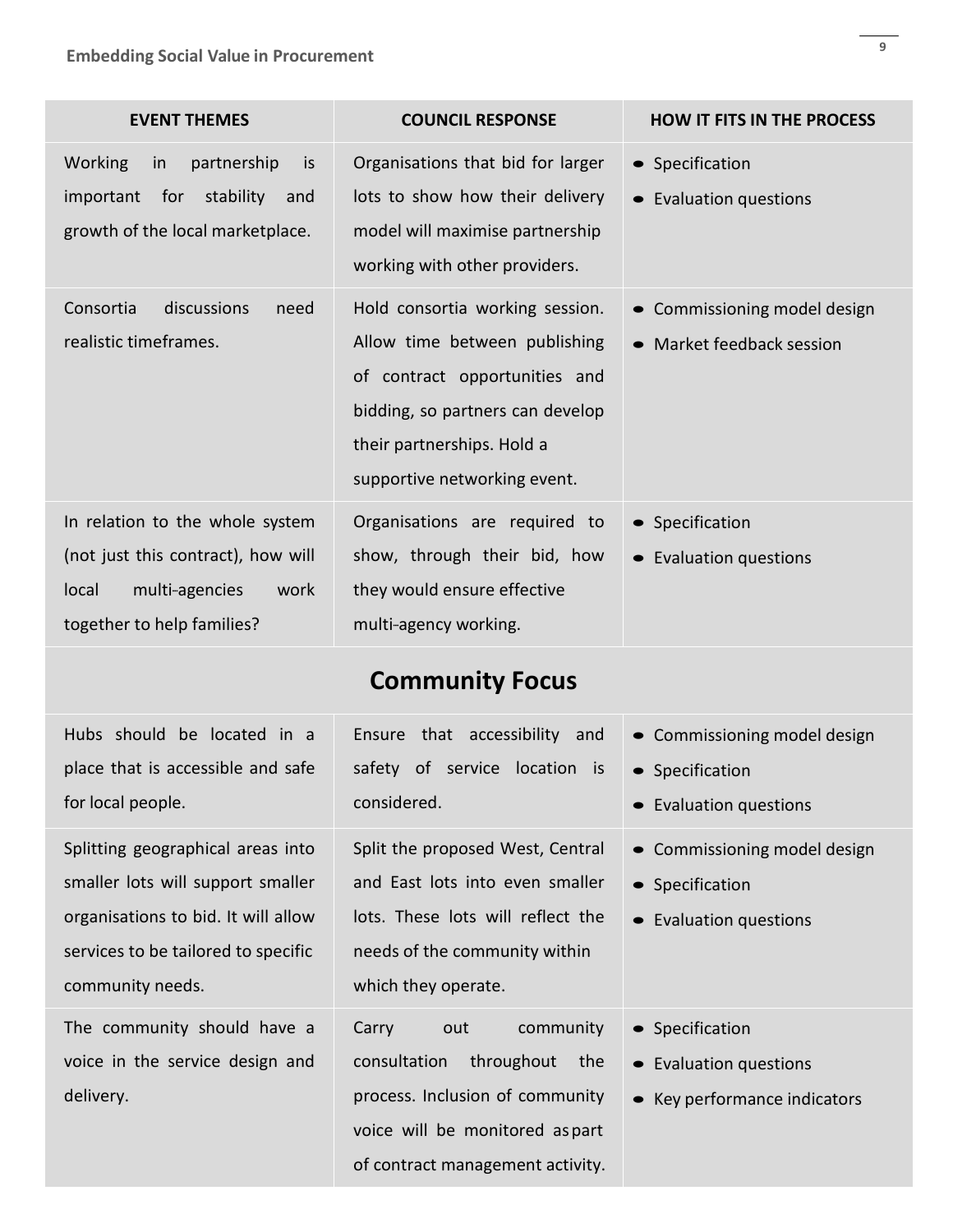| <b>EVENT THEMES</b>                                                                                                    | <b>COUNCIL RESPONSE</b>                                                                                                                                                                       | <b>HOW IT FITS IN THE PROCESS</b>                                         |  |
|------------------------------------------------------------------------------------------------------------------------|-----------------------------------------------------------------------------------------------------------------------------------------------------------------------------------------------|---------------------------------------------------------------------------|--|
|                                                                                                                        | <b>Ethical Leadership</b>                                                                                                                                                                     |                                                                           |  |
| Ethical staff policies, like the<br>living wage, need to be possible<br>within budget constraints.                     | Within the pricing element of<br>the tender, give consideration to<br>ethical policies.                                                                                                       | • Contract requirements                                                   |  |
| It would be helpful to commit to<br>longer<br>contracts to<br>ensure<br>stability for staff.                           | The contract length is 2 years,<br>with 2 x 1 year options to extend<br>to support workforce stability.                                                                                       | • Contract requirements                                                   |  |
| communities<br>should<br>Local<br>inform service delivery.                                                             | community<br>Carry<br>out<br>consultation throughout. This<br>will be monitored as part of<br>contract management activity.                                                                   | • Specification<br>• Evaluation questions<br>• Key performance indicators |  |
| <b>Green and Sustainable</b>                                                                                           |                                                                                                                                                                                               |                                                                           |  |
| The location of the community<br>family hubs should be within<br>walking distance of most people<br>in the local area. | Ensure that accessibility and<br>safety of service location is<br>considered. Ensure services can<br>sustainable<br>accessed<br>by<br>be<br>transport methods that have<br>pedestrian access. | • Specification<br>• Evaluation questions                                 |  |
| Family support services should<br>families<br>educate<br>on<br>green,<br>sustainable practices.                        | Ensure that bidders demonstrate<br>how they will educate families<br>on green, sustainable practices.                                                                                         | • Evaluation questions                                                    |  |
| Organisations<br>delivering<br>the<br>service should have green and<br>sustainable policy and practice.                | Ensure that bidders are required<br>demonstrate<br>their<br>to<br>commitment to sustainability.<br>Agreed sustainability measures<br>will be monitored as part of the<br>contract.            | • Specification<br>• Evaluation questions<br>• Key performance indicators |  |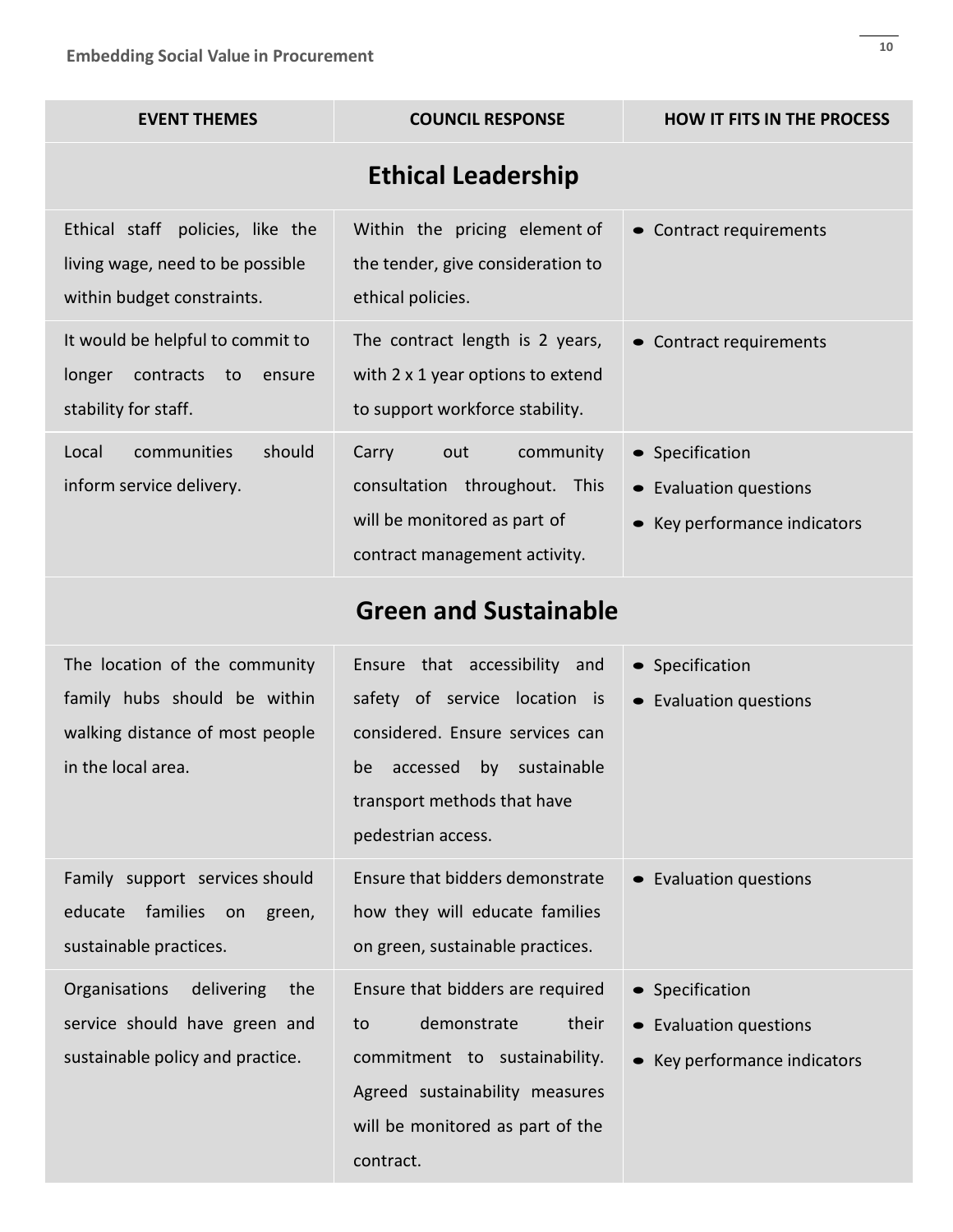#### **Measurement and assessment**

Measurement of the overall impact of this approach will be fully possible once the tender has been published, at subsequent phases of the tendering / evaluation process, and importantly into contract management.

However, this approach has already provided benefit by enabling social value outcomes to inform commissioning model design and specification development.

By building social value into every aspect of the approach, Newcastle is building a model that puts social value at the heart of its service delivery. It is anticipated that the potential impact of this will include:

- Improved engagement, KPIs, impact and outcomes.
- Added value to services (such as volunteer and other community resources).
- Impacts on local spend.
- Impact on local employment and 'back into work' additional to contract.
- Impact on effectiveness and value of service budgets and in-house staff.
- Impact on sustainability of local community and volunteer groups, community buildings and assets (and the potential value of continued contribution to other provision and services).
- Environmental impact of 'walk to' hubs and locally based support.
- Specific additional social value gained.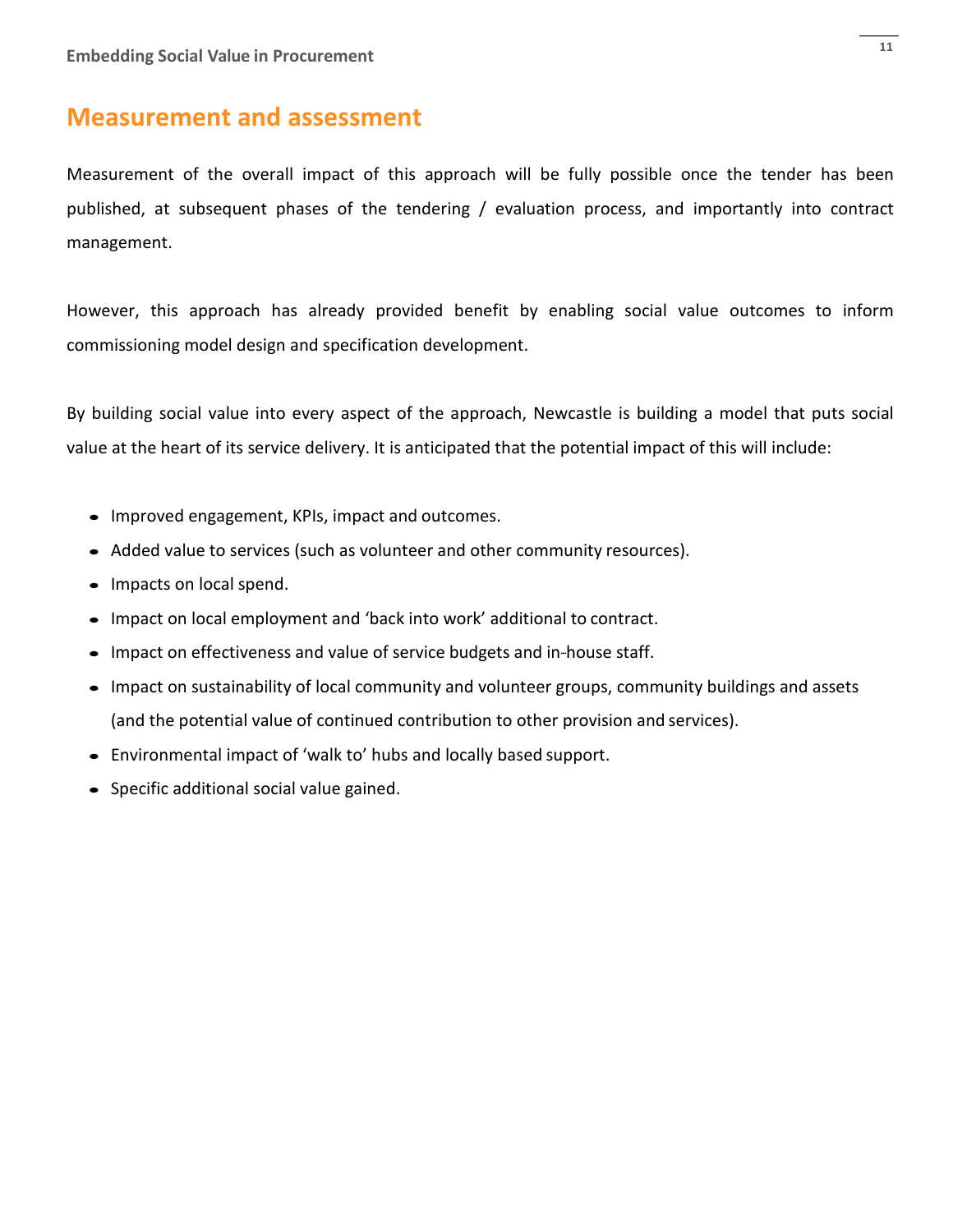## **CASE STUDY 2: WINTER MAINTENANCE**

**Commissioning Opportunity:** Winter Maintenance **Financial Value:** c. £8 million **Contract Duration:** c. 7 years (5 years + 2 x 12 months options to extend)

In addition to socially driven provision, the Newcastle Social Value Commitment and Framework was also applied to a significant commercial contract: Winter Maintenance. This contract aimed to put salting and snow-clearance of roads out to external tender for the first time. Market consultation was undertaken to ascertain whether the Council's existing fleet of vehicles would be part of the contract.

### **Engagement and shaping the provision**

Market consultation for this contract opportunity commenced in February 2016. At the time of writing, consultation had so far been centred on the 'best' delivery model – matching market capability, best value, and Council priorities – with approximately 20 market representatives engaging in the process to date.

As a large contract with significant environmental considerations, this passed the 'high impact' threshold for social value and required full stakeholder consultation.

### **The Social Value Workshop**

Following positive feedback from the first Social Value Workshop, the approach for the Winter Maintenance social value discussion remained the same as that used for Family Services. As a new external commission, the Winter Maintenance Social Value Workshop was run as part of a wider market consultation event in February 2016. The event comprised of a documented briefing to suppliers, roundtable discussions on the proposed provision and the potential models and approaches. Social value was an integrated, core component of the session. The Workshop took the same facilitator-led format as previously adopted, using the same structure that was based on the 5 pillars of Newcastle's Social Value Commitment.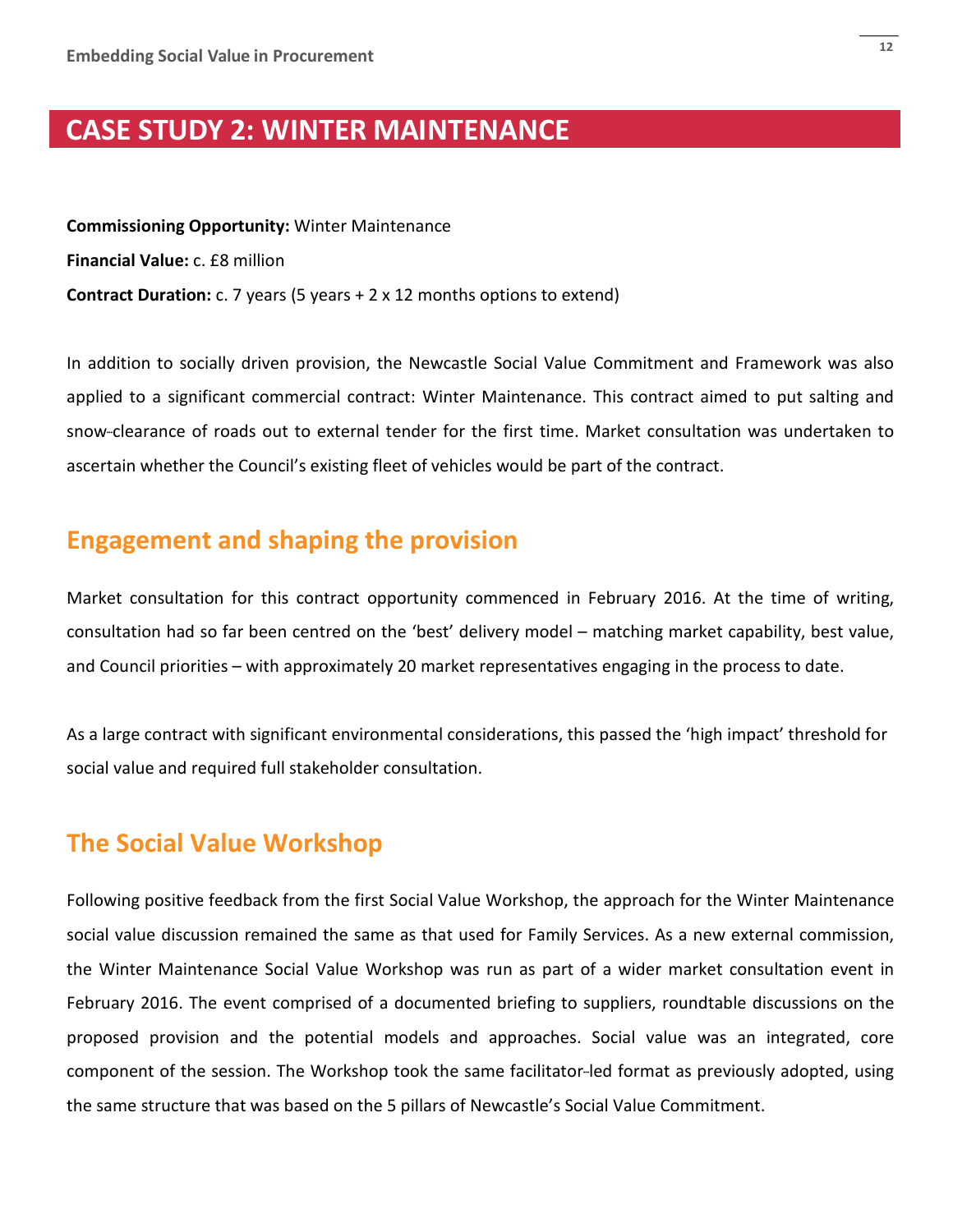### **Feedback from the Workshop**

Despite the different commissioning context and audience, social value was fully engaged with, and generated lively and engaged feedback that impacted across every aspect of the service. Most of the attendees grasped the concept well. The importance of well-informed facilitation was clearly highlighted in this session, as some more informed facilitators were able to generate more in-depth feedback from delegates than those who were new to the Framework. The Council therefore agreed to embed training on facilitation of the Framework within its Learning and Development Plan. Gaining social value input at this early commissioning stage enabled the Council to consider stakeholder views within the service model design, the results of which can be seen in the table below.

### **Action plan generated by the Workshop**

| <b>EVENT THEMES</b>                                                                                                                                                    | <b>COUNCIL RESPONSE</b>                                                                                                                                                                                                                                  | <b>HOW IT FITS IN THE PROCESS</b>                                                         |
|------------------------------------------------------------------------------------------------------------------------------------------------------------------------|----------------------------------------------------------------------------------------------------------------------------------------------------------------------------------------------------------------------------------------------------------|-------------------------------------------------------------------------------------------|
|                                                                                                                                                                        | <b>Think, Buy, Support Newcastle</b>                                                                                                                                                                                                                     |                                                                                           |
| <b>Employing</b><br>people<br>local<br>will<br>increase likelihood of staff being<br>knowledgeable about relevant<br>routes and communities.                           | Encourage employment of local<br><b>Drivers</b><br>directed<br>people.<br>by<br>navigation software. Drivers to<br>have sound, local knowledge.                                                                                                          | <b>Evaluation questions</b><br>$\bullet$<br>Key performance indicators                    |
| Providers<br>should<br>target<br>investment in their local supply<br>chains for resources.                                                                             | Support local supply chains and<br>encourage contractors to look at<br>local sourcing options for goods<br>and materials required.                                                                                                                       | <b>Evaluation questions</b>                                                               |
| business<br>local<br>will<br><b>Using</b><br>$\mathsf{a}$<br>resilience<br>the<br>increase<br>to<br>weather<br>to<br>respond<br>severe<br>occurrences at short notice. | Response times for this service<br>are crucial due to unpredictable<br>weather.<br>Minimum<br>response<br>times will be built into the<br>specification.<br><b>The</b><br>contract<br>successful contractor would be<br>expected to deliver these times. | • Specification<br><b>Evaluation questions</b><br>$\bullet$<br>Key performance indicators |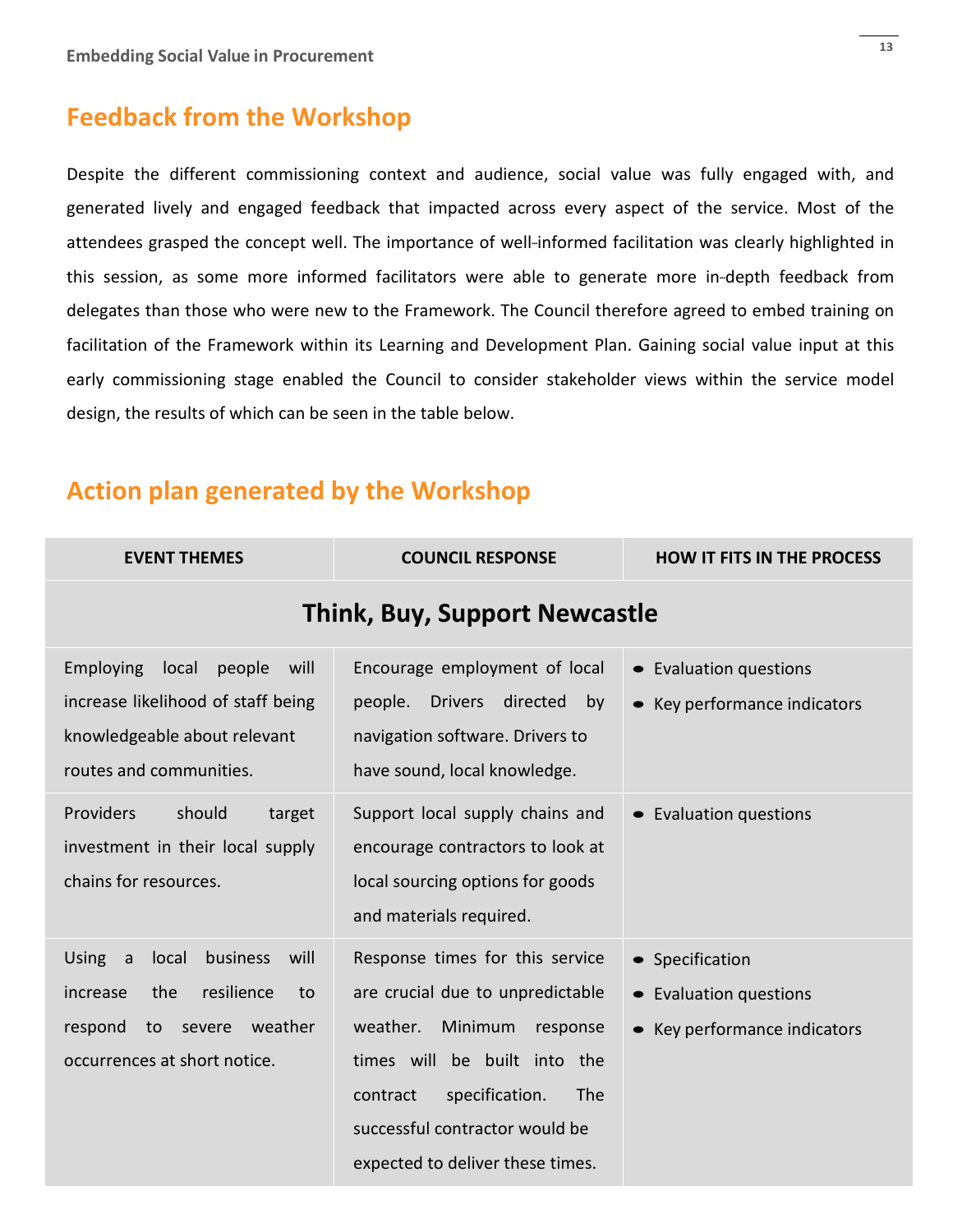| <b>EVENT THEMES</b>                                                                                                                                                                                  | <b>COUNCIL RESPONSE</b>                                                                                                                                                                                                                                                                     | <b>HOW IT FITS IN THE PROCESS</b>                                        |
|------------------------------------------------------------------------------------------------------------------------------------------------------------------------------------------------------|---------------------------------------------------------------------------------------------------------------------------------------------------------------------------------------------------------------------------------------------------------------------------------------------|--------------------------------------------------------------------------|
|                                                                                                                                                                                                      | <b>Community Focus</b>                                                                                                                                                                                                                                                                      |                                                                          |
| Training and apprenticeships for<br>unemployed, local people / ex-<br>offenders / returning veterans<br>(NB: HGV drivers are needed to<br>drive the vehicles and must be a<br>minimum age of 18).    | Prioritise local employment skills<br>and training. Welcome initiatives<br>to get local people into training<br>employment<br>this<br>and<br>via<br>particularly<br>contract,<br>groups<br>such as veterans, ex-offenders,<br>and those not in employment,<br>education or training (NEET). | <b>Evaluation questions</b><br>$\bullet$<br>• Key performance indicators |
| Work with local VCS / care<br>providers / schools to ensure<br>places<br>where<br>to<br>access<br>vulnerable communities may be.<br>Grit roads to ensure access for<br>emergency vehicles in winter. | Welcome contractors who work<br>with local partners, particularly<br>vulnerable<br>for<br>groups<br>and<br>communities.<br>Facilitate<br>links<br>between local partners and<br>contractor to enable this.<br><b>Ethical Leadership</b>                                                     | <b>Evaluation questions</b>                                              |
|                                                                                                                                                                                                      |                                                                                                                                                                                                                                                                                             |                                                                          |
| Pay national living wage and                                                                                                                                                                         | Encourage providers to pay staff                                                                                                                                                                                                                                                            | • We will promote the living                                             |

the living wage. As of April 2016

all organisations must pay staff

the national living wage and

should make provision for this.

Providers to abide by legal

standards throughout supply

chain. Contractors should pay

their supply chain within 30 days

of receipt of invoice.

| Pay national living wage and      |  |  |
|-----------------------------------|--|--|
| avoid use of zero hour contracts. |  |  |
| The budget should allow for this. |  |  |

Use public sector standards in the supply chain.

wage throughout the commissioning phase

- Specification
- Contract
- Pre-Qualification Questionnaire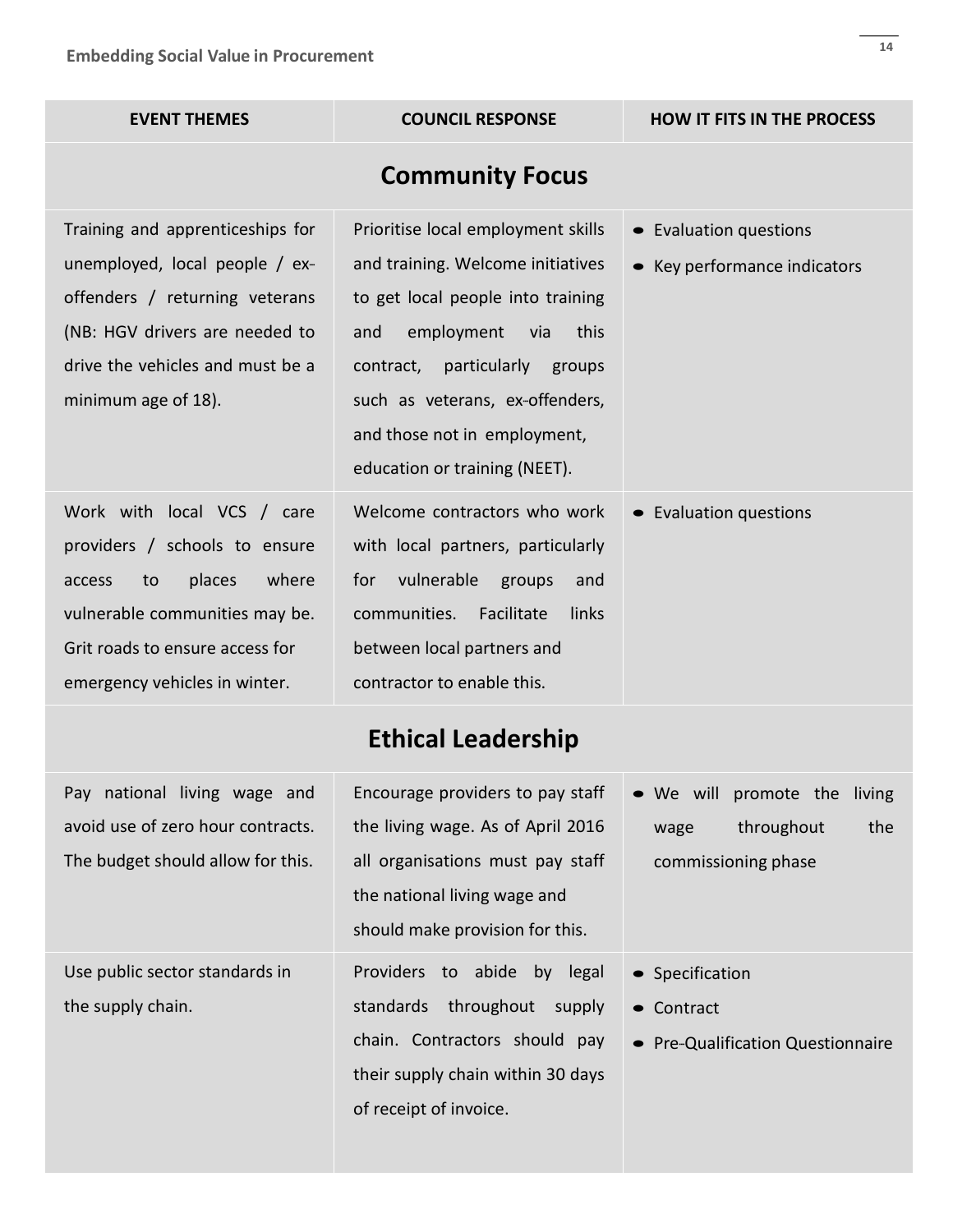| <b>EVENT THEMES</b>                                                                                                                                                                                                                     | <b>COUNCIL RESPONSE</b>                                                                                                                                                                                                                                                                               | <b>HOW IT FITS IN THE PROCESS</b>                                                                                    |  |
|-----------------------------------------------------------------------------------------------------------------------------------------------------------------------------------------------------------------------------------------|-------------------------------------------------------------------------------------------------------------------------------------------------------------------------------------------------------------------------------------------------------------------------------------------------------|----------------------------------------------------------------------------------------------------------------------|--|
| <b>Green and Sustainable</b>                                                                                                                                                                                                            |                                                                                                                                                                                                                                                                                                       |                                                                                                                      |  |
| Environmentally friendly vehicles<br>- if the 57 plate vehicles that the<br>Council owns are to be part of<br>the contract, could these be<br>phased out during the life of the<br>contract and replaced by more<br>efficient vehicles? | Anticipate that existing fleet of<br>57 plate vehicles will be part of<br>the contract from the outset.<br>Work with successful contractor<br>to ensure that vehicles are<br>renewed and replaced with fuel-<br>efficient vehicles.                                                                   | Commissioning model design<br>$\bullet$<br>• Specification<br>• Evaluation questions<br>• Key performance indicators |  |
| Consider options to improve<br>route optimisation and if there is<br>potential to combine routes.                                                                                                                                       | Contractors to review current<br>when<br>routes<br>contract<br>opportunities<br>published.<br>are<br>Include data requested from<br>event to ensure bidders have<br>information<br>make<br>to<br>an<br>informed<br>decision.<br>Consider<br>changes to routing in line with<br>any feedback received. | • Commissioning model design<br>• Specification<br>• Evaluation questions<br>• Key performance indicators            |  |
| Abide by industry standards for<br>use and storage of salt.                                                                                                                                                                             | Contractors expected to abide by<br>industry standards, including the<br>use and storage of salt.                                                                                                                                                                                                     | • Specification<br>• Evaluation questions<br>Key performance indicators                                              |  |
| length of the contract<br><b>The</b><br>should be greater than 7 years<br>due to the investment required.                                                                                                                               | Consider extending the length of<br>the contract to take into account<br>long-term<br>investment.<br>the<br>Publish revised position in<br>contract opportunity document.                                                                                                                             | Commissioning model<br>$\bullet$                                                                                     |  |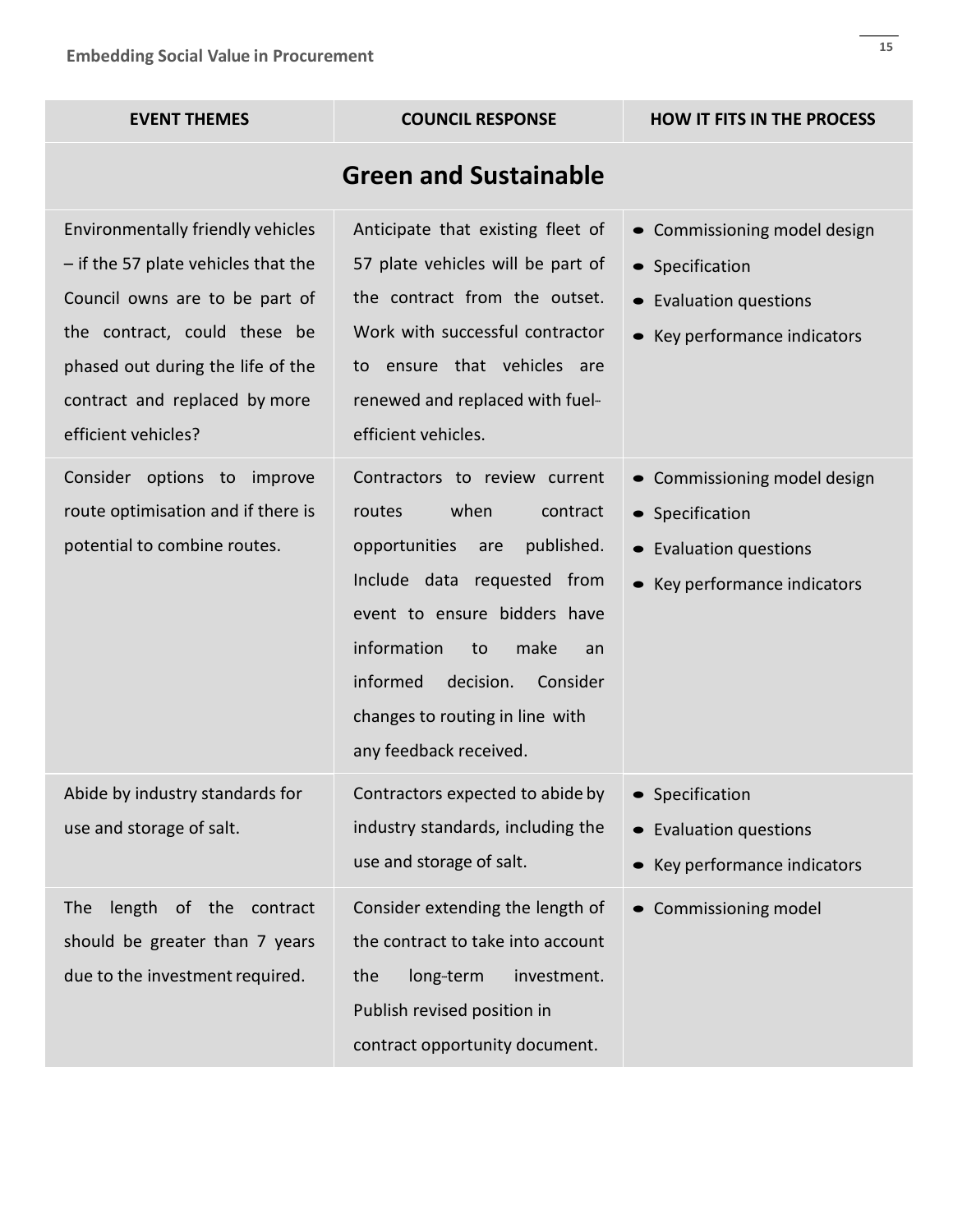## **WHAT HAVE BEEN THE KEY AREAS OF SUCCESS?**

Newcastle City Council aimed to positively grasp the intention and potential of the Social Value Act. Rather than a procurement burden, the Act has been seen as a tool for providing focus, buy-in and action from suppliers and stakeholders to generate the maximum value and local impact from strategicbudgets.

Careful, consultative, focused activity has resulted in a robust Social Value Commitment that goes beyond a policy statement into a consistent framework from which to approach and drive engagement and results. Consideration of social value has been successfully and consistently embedded and integrated as part of the commissioning process across two very different procurements. This includes Social Value Workshops, which (with careful and positive preparation and management), have used the pillars of the Social Value Commitment to generate deep and insightful feedback. Key to this has been thorough presentation, clear vision and objectives and table-based facilitators able to guide and mentor discussion.

Principles and practice have been readily understood by different audiences, from social and community providers across local Family Support Services to commercial providers of all sizes engaging with Winter Maintenance. They have approached this issue with little or no prior knowledge or understanding, yet fully engaged with the process and appreciated the partnering, consultation and listening that the process represents. This should mean that, as social value becomes evident throughout the rest of the process, suppliers would understand where and why it has been generated and will be in a position to use this fully during competitive tendering.

Key to the success to date has been the positive culture and approach of the senior managers, and the integration of Commissioning and Procurement at every step; they have ensured joint understanding and objectives and a fully informed handover into formal procurement processes able to protect insights wherever possible.

At this stage we have yet to see how the accumulated social value has transferred to the final specifications and tenders, and will be tracking how this is affected by other factors and decision-making.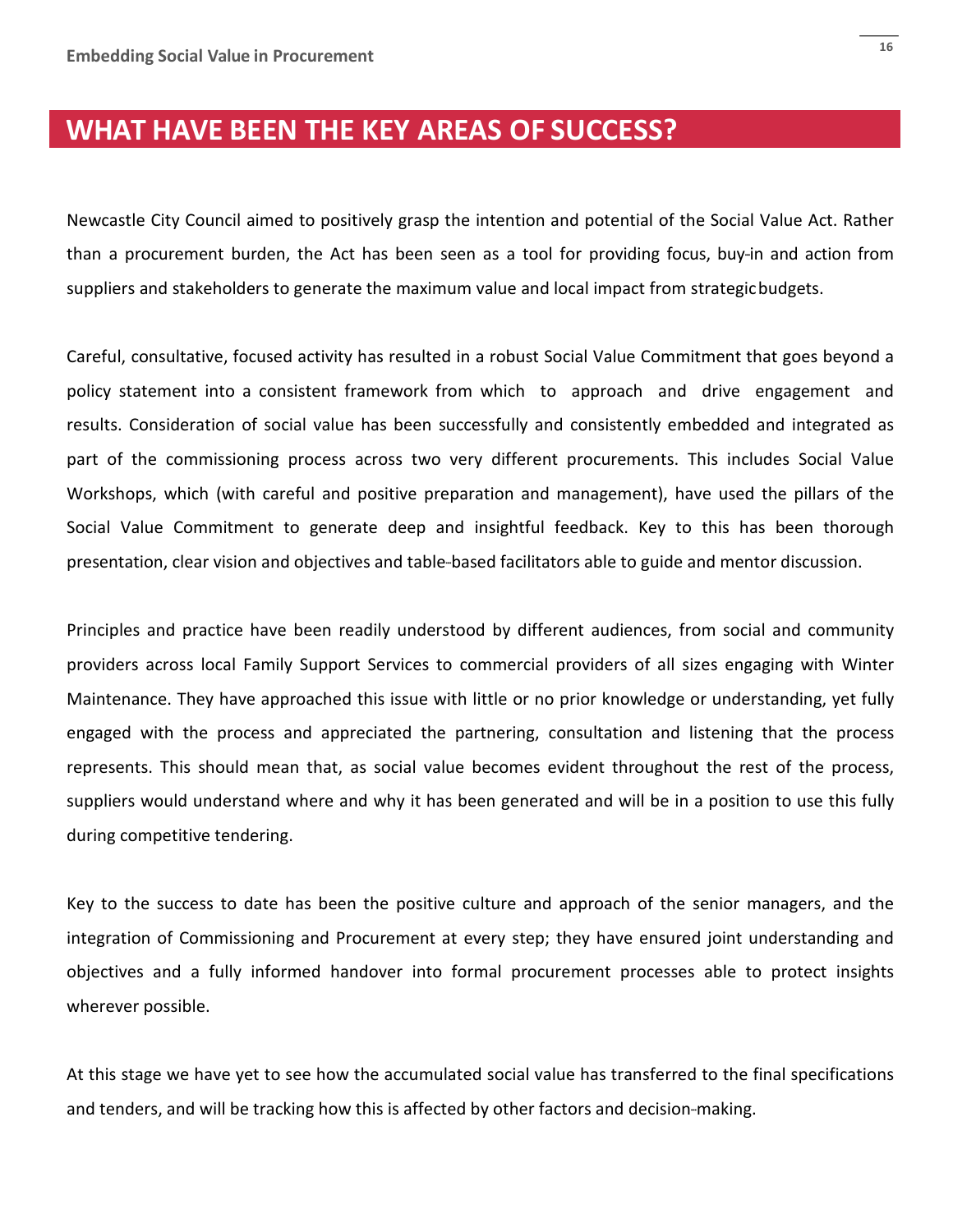## **APPENDIX A: NEWCASTLE'S SOCIAL VALUECOMMITMENT**

#### **What is social value?**

Social value is, simply, value that accrues in our local communities. It is what city residents say is valuable to them, for example; sustainable employment, a decent place to live, and equal access to a range of quality services in the local area. In making a Social Value Commitment, we want to help both create Social value, and recognise its worth. Social value is not an 'add-on' to core business; we will design and embed social value into the goods, works or services we procure in the first place.

### **Our principles**

In developing our local Commitment, we have talked with local partners from the city's social enterprise, voluntary, charitable and private sectors to find out what they and their stakeholders think social value is in Newcastle, and how they think it should be recognised. These partnership discussions have led us to set out the following principles:

*Think, buy, support Newcastle.* We will value local spend and recognise that social value is a part of our core business. Spending money locally generates value across our supply chain, and effectively delivers it to local people. For instance, research by the Federation of Small Businesses suggests that every £1 spent by a local authority with local SME's generated an additional 63p of benefit for the local economy. It is therefore important that we place appropriate value on the spending of money in our local economy. To do this, where the market allows, we will prioritise targeting our procurement spend towards Newcastle-based organisations.

*Community focused.* We will seek to understand and deliver value that local people recognise. We will not assume that we know what people in the City want, but instead, we will ensure that we have mechanisms in place for local people and partners to feedback to us on a regular basis and use this feedback to shape our practice. In doing this, we believe that we should – together with partners who have a common interest in the future growth, success and vibrancy of the city – push for greater recognition of, and response to, the specific local social challenges in everything we do.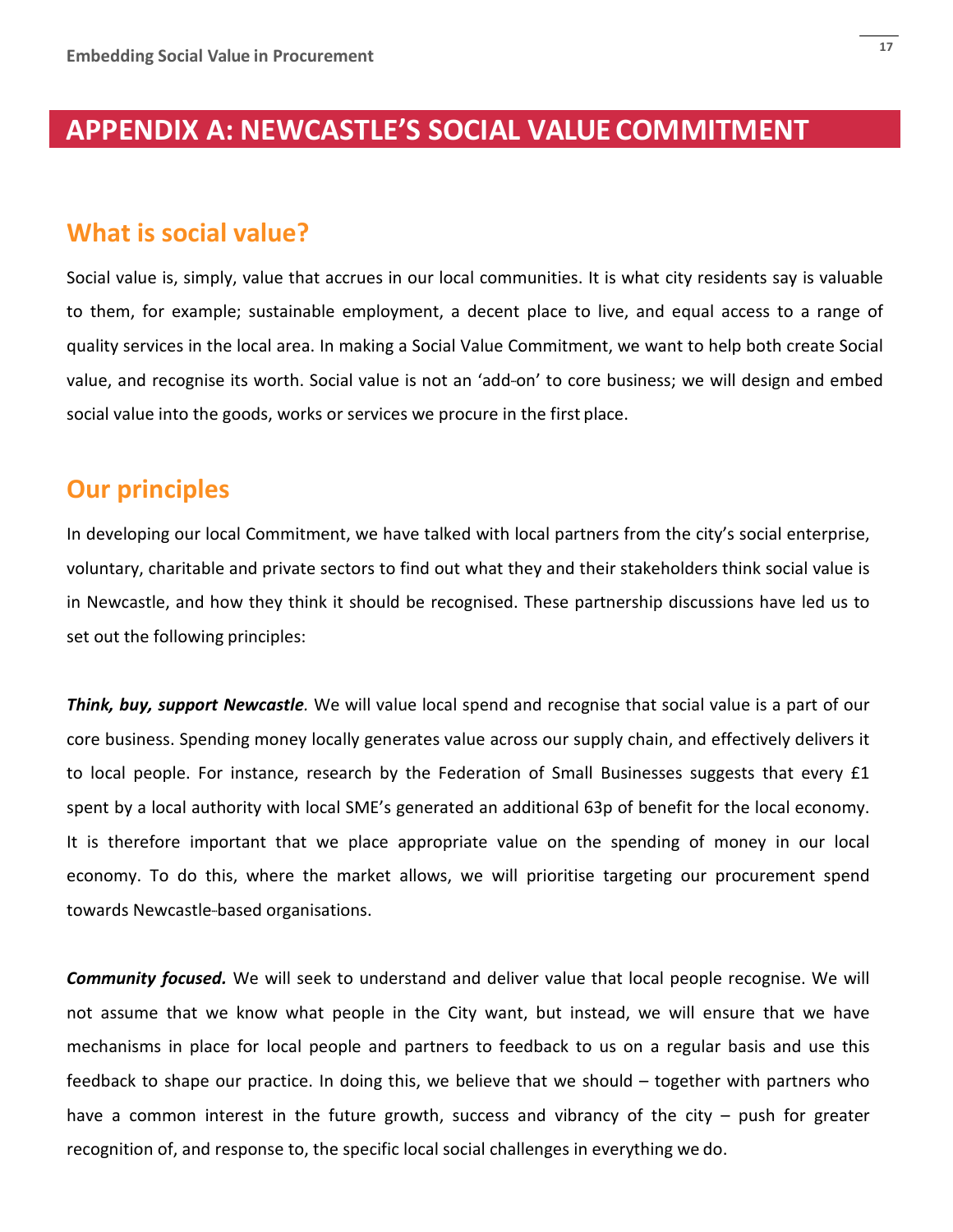For example, we could use our collective purchasing power to push for more jobs and apprenticeships in the city, or encourage businesses to offer a greater contribution to local people through Corporate Social Responsibility (CSR) activity.

*Ethical leadership.* We understand that social value is not just about CSR or legal obligations, but is integrally linked to our ethics and beliefs. We will therefore seek to work with businesses that employ high ethical standards within their practice, and those who want to work to improve their ethical approach. For example, we will aim to contract with those organisations that pay their fair share of taxes, those that pay their staff a living wage, those that utilise environmentally sustainable practices and those that ultimately have a positive effect on our communities through the work that they do. We will also aim to procure Fairtrade products wherever possible, as part of the City's commitment to Fairtrade.

*Green and sustainable.* As part of our ethics commitment, we commit to using resources efficiently and protecting the environment by minimising waste and energy consumption. We want Newcastle to continue to be a great place to live, work and visit and we know that to do this we need to look after our environment. As well as ensuring our own high performance in this area as part of our Climate Change Commitment, and our commitment to prepare for its impacts we will work with partners and providers to promote green and sustainable practice in the work that we commission and procure. For example, where applicable we will encourage recycling to reduce waste, minimise negative local impacts such as noise pollution, promote measures to reduce the City's carbon footprint, and ensure suppliers are considering how climate change will affect their business.

*Enabling change.* To do all of this, we need to equip ourselves and others to create and recognise the broad selection of things, which together deliver social value. For our Commitment to be meaningful, we need to be very active in enabling both Council staff (particularly, but not only, commissioning and procurement staff), and also our local private, social enterprise and voluntary sector partners to respond to the challenge. This means ensuring people understand not only our high level principles, but also what social value might look like in their context and, critically, what they might personally do to create it. We will develop an appropriate, lean approach to assessing and measuring social value contributions that embeds it as part of what we do, day to day.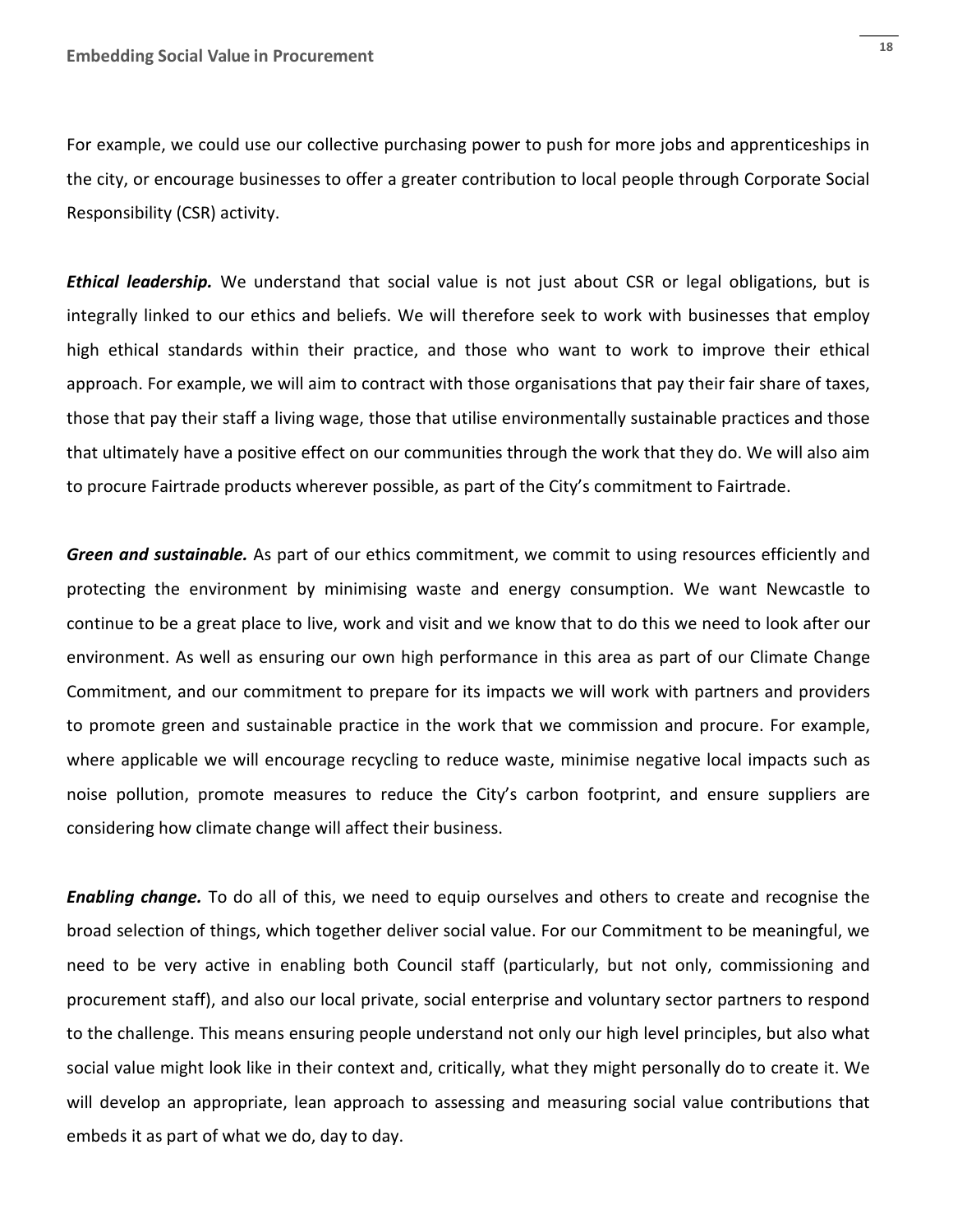## **APPENDIX B: NEWCASTLE'S SOCIAL VALUEFRAMEWORK**

## **Identifying and securing commissioning opportunities for social value**

This note proposes an approach to identifying and securing Social Value opportunities throughout the whole commissioning cycle. It specifically responds to the requirements of the Social Value Act which focuses on 'designing in' Social Value in the service design phase, as well as setting out how we will implement opportunities that are identified during procurement and contract management.

## **Our principles**

The Council has made a Social Value Commitment that sets out five principles of social value, which must form the basis of our social value-focused activities throughout our commissioning cycle. These are:

- *Think, Buy, Support Newcastle* --- thinking about local benefit first.
- *Community focused*  thinking about the value that could accrue to whole communities (distinct from customer or service-user groups).
- *Ethical leadership*  thinking about how we make sure our suppliers and their supply chains operate in line with Council principles.
- *Green and sustainable*  thinking broadly about the environmental and sustainability aspects of our commissioning.
- *Enabling change*  making sure stakeholders have the knowledge, information and skills to be able to make social value real.

These factors are what we have agreed social value means in Newcastle. We must also be able to articulate within this Framework how our social value impact relates to the pre-existing three 'pillars' of sustainable procurement --- environmental, economic and social benefits --- which are maintained within the Act.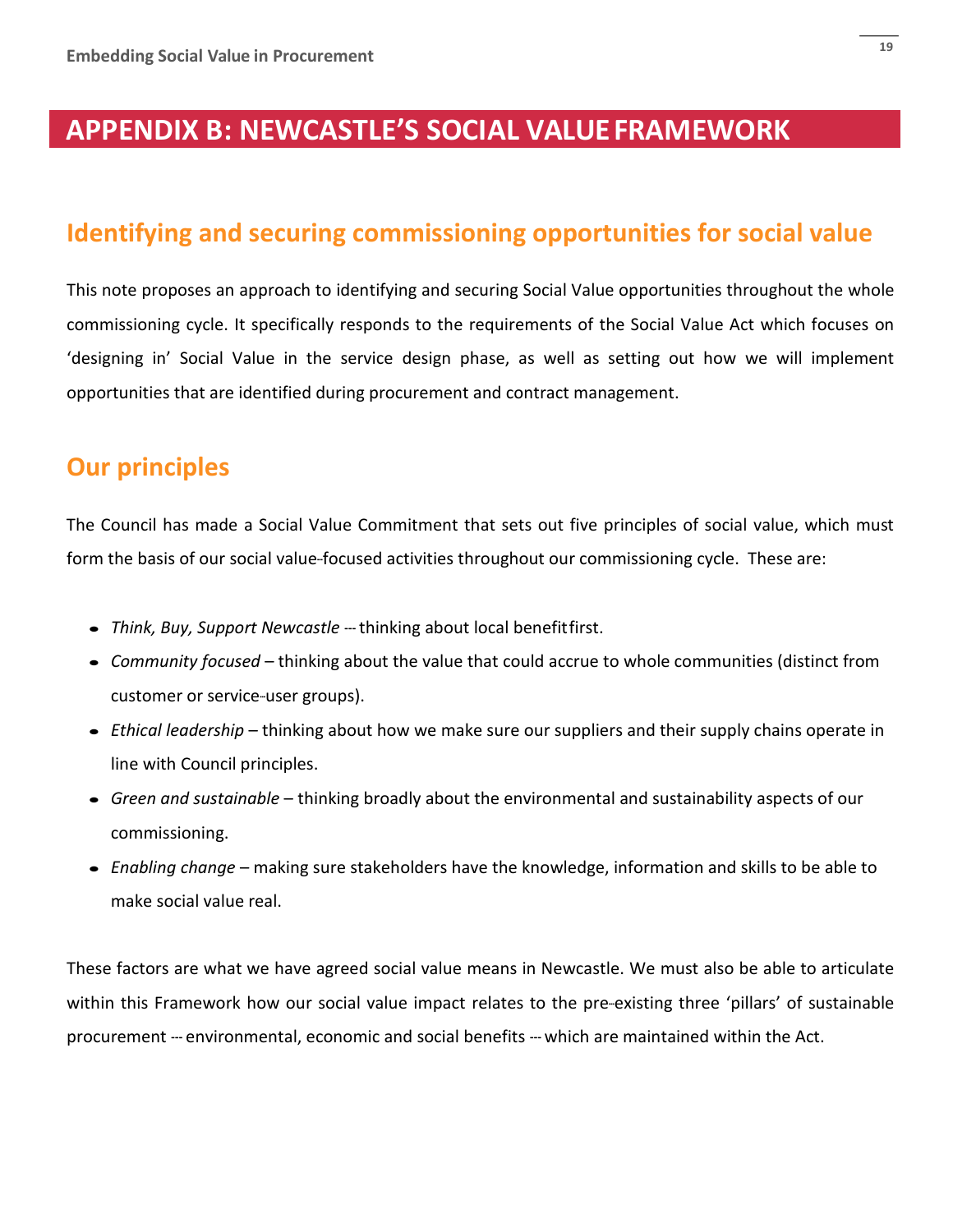### **Impact potential and role of corporate social value leads**

At present, we have individuals identified across council functions who are equipped to advise on the three domains of sustainable procurement – environmental, economic and social. Our principles cut across these three domains. We need to develop a methodology for assessing when engagement of these lead individuals is sufficient, and when it is appropriate and proportionate to involve a much wider stakeholder group.

## **Added value of regional working**

These principles are locally adopted and must form the basis of our local Social Value assessment. However, there is valuable work going on in the region to build a reference list of KPIs, contract clauses and evaluation criteria on which we will draw, and to which we will want to contribute through the opportunity identification process set out below.

## **Process steps within which social value should feature**

Our cycle can by understood as including 4 distinct tasks where we need to tangibly including social value actions:

- *1. Service design.*
	- a. Stakeholder engagement.
	- b. Market engagement.
- *2. Specification and development of contract requirements.*
	- a. Defining performance measures.
- *3. Development of evaluation criteria and scoring.*
	- a. Evaluating of specific contract/specification requirements.
	- b. 'Free' social value additions, representing added value that bidders offer.
- *4. Contract management.*
	- a. Managing performance against defined social value measures.
	- b. Aggregating social value impact across the commissioned activity.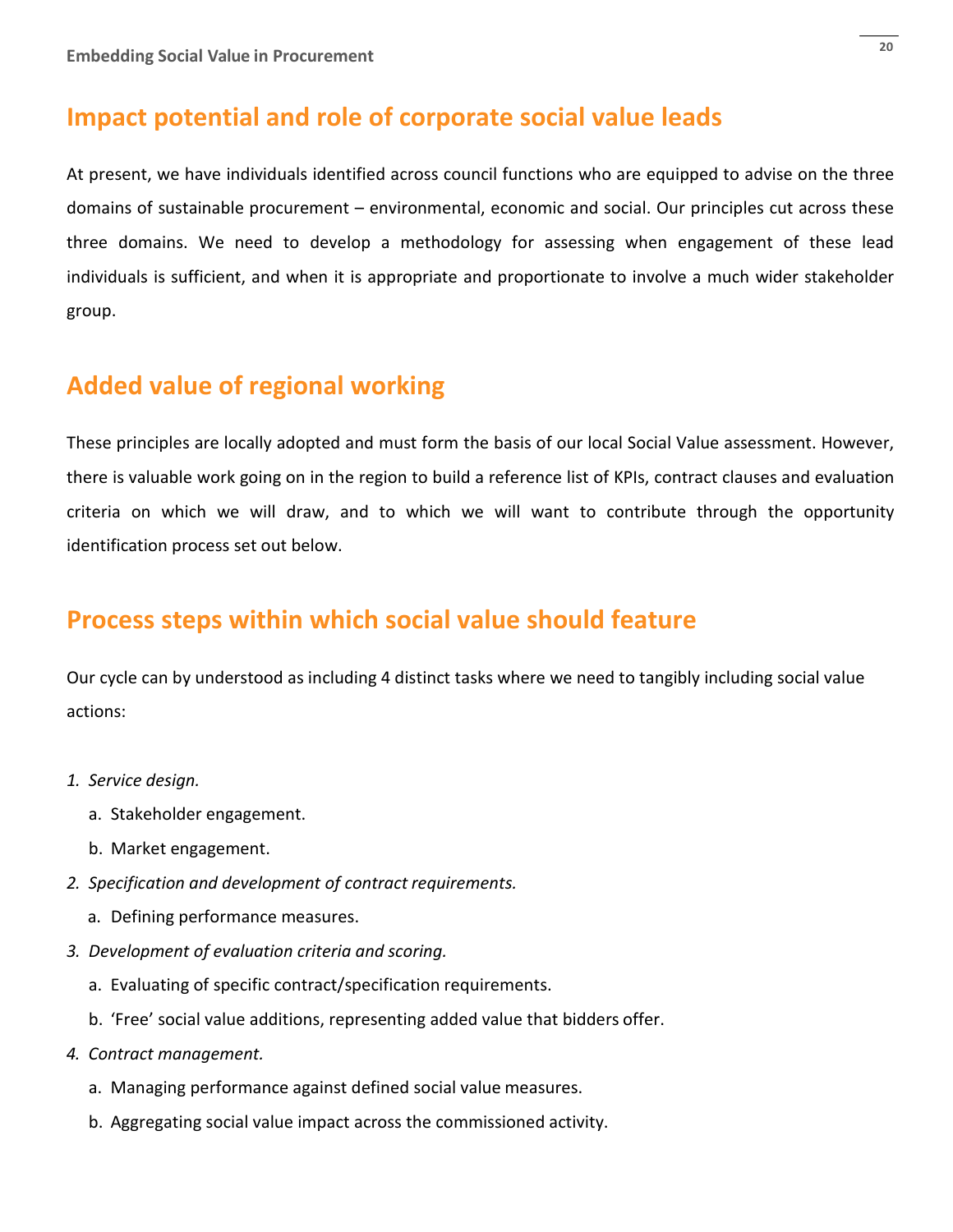## **Table: process steps within which social value should feature**

#### Service design Social Value Opportunity Identification (SVOI)

SVOI should become a core part of our service design process (mapping this out at a high level is an associated task).

#### Steps

- Assess whether social value impact of activity is low or high.
	- o Low impact activities to be assessed by C&P with corporate social value leads only.
	- o High impact activities to be assessed with external stakeholder impact. Commissioner discretion as to how this is achieved (e.g. via Workshop, email, Let's Talk etc.). NB: Contracts over EU threshold values will always be high impact.
- Via chosen process, complete SVOI assessment and report (see Appendix A).
- Upload newly defined social value clauses, measures and evaluation criteria to regional reference list.

| <b>Specification</b> | Draw down of identified clauses and performance measures - newly defined and pre-         |
|----------------------|-------------------------------------------------------------------------------------------|
| and contract         | existing $-$ in the regional reference list.                                              |
| requirements         |                                                                                           |
| Evaluation           | Draw down of identified evaluation criteria $-$ newly defined and pre-existing $-$ in the |
| criteria and         | regional reference list. Refer to weighting precedents.                                   |
| scoring              |                                                                                           |
| <b>Contract</b>      | Monitoring of KPIs designed to assess intended social value impact.<br>$\bullet$          |
| management           | Aggregation of these to assess cumulative benefit.<br>$\bullet$                           |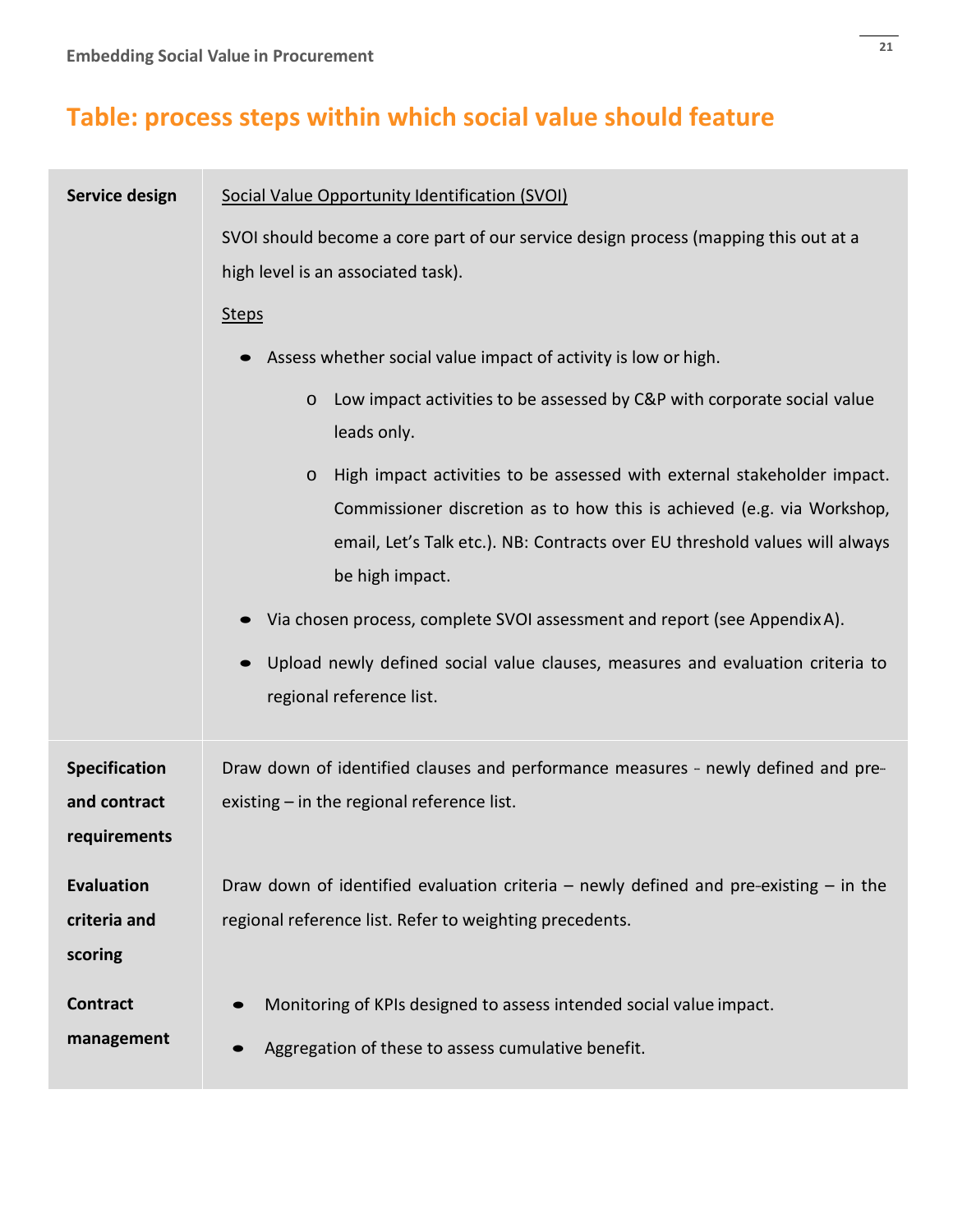## **Social Value Opportunity Identification Assessment (SVOI)**

*A framework of questions to help stakeholders identify opportunities to build in social value.*

#### **1. Think, Buy, Support Newcastle**

- What benefits will local delivery bring?
- How will local people benefit (including but not only service users think about the broader community who may experience employment, environmental and social benefits?) Answers will influence: evaluation questions, KPIs.

#### **2. Community focused**

- What geographic or community boundary options are there within this opportunity that could influence social value?
- What does community data tell us about the potential contract geographies that can help us understand what particular social value -related needs or interests exist within these boundaries?

Answers will influence: contract geography decisions, linked to lotting, KPIs.

#### **3. Ethical leadership**

- What ethical issues exist within the contract subject area?
	- o Relating to service users or customers?
	- o Relating to the whole supply chain?
	- o Relating to the community as a whole?

**E** How could these be resolved, and what benefits would the community accrue if this were achieved? Answers will influence: contract clauses, KPIs, evaluation questions, procurement route (inc. use of PQQ).

#### **4. Green and sustainable**

- What environmental sustainability issues exist within the contract subject area:
	- o Relating to service users or customers?
	- $\circ$  Relating to any goods or consumables that are frequently used in the current model?
	- o Relating to use of natural resources in the current model?
	- o Relating to the community as a whole?

Answers will influence: contract clauses, KPIs, evaluation questions, procurement route (inc. use of PQQ).